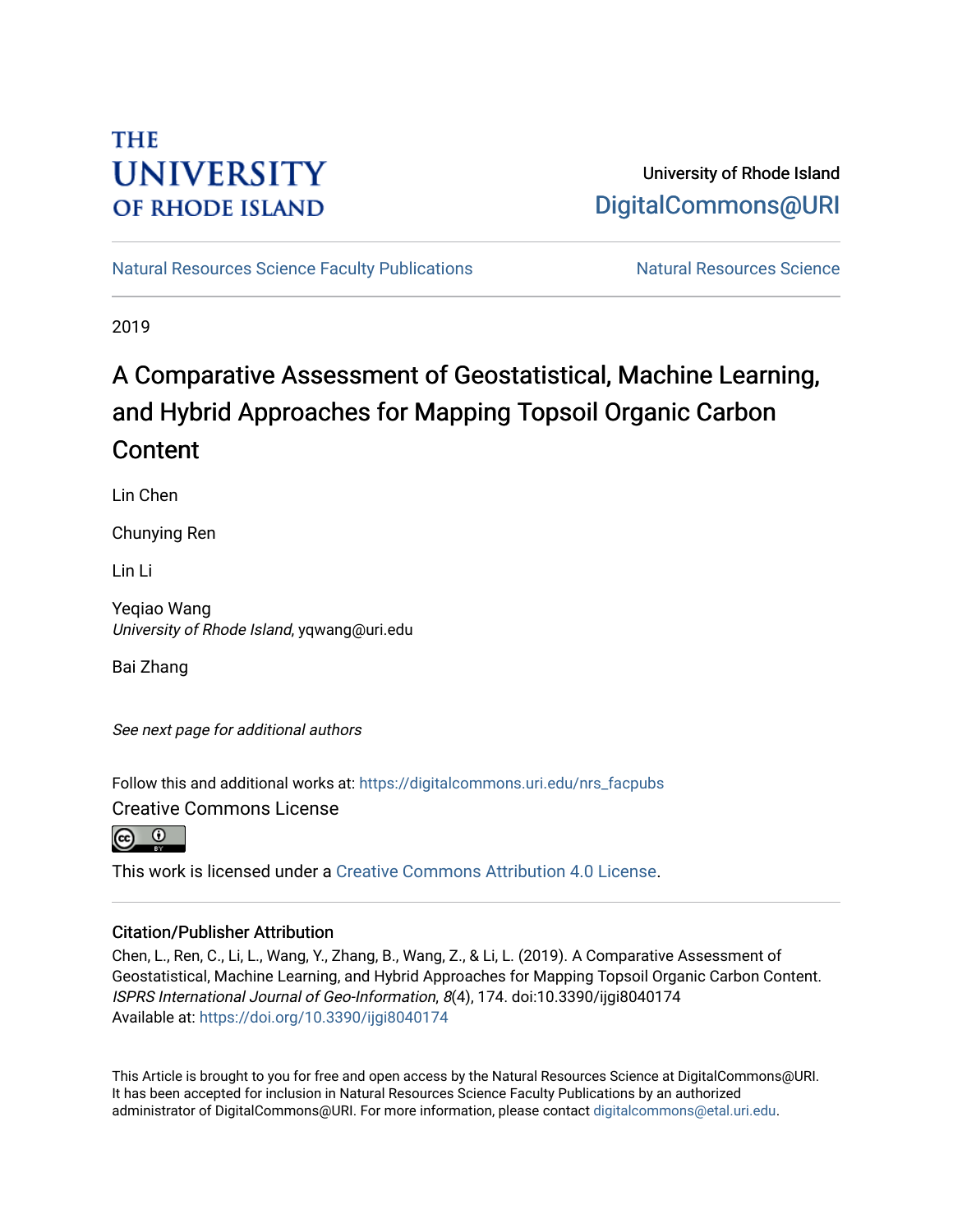## Authors

Lin Chen, Chunying Ren, Lin Li, Yeqiao Wang, Bai Zhang, Zongming Wang, and Linfeng Li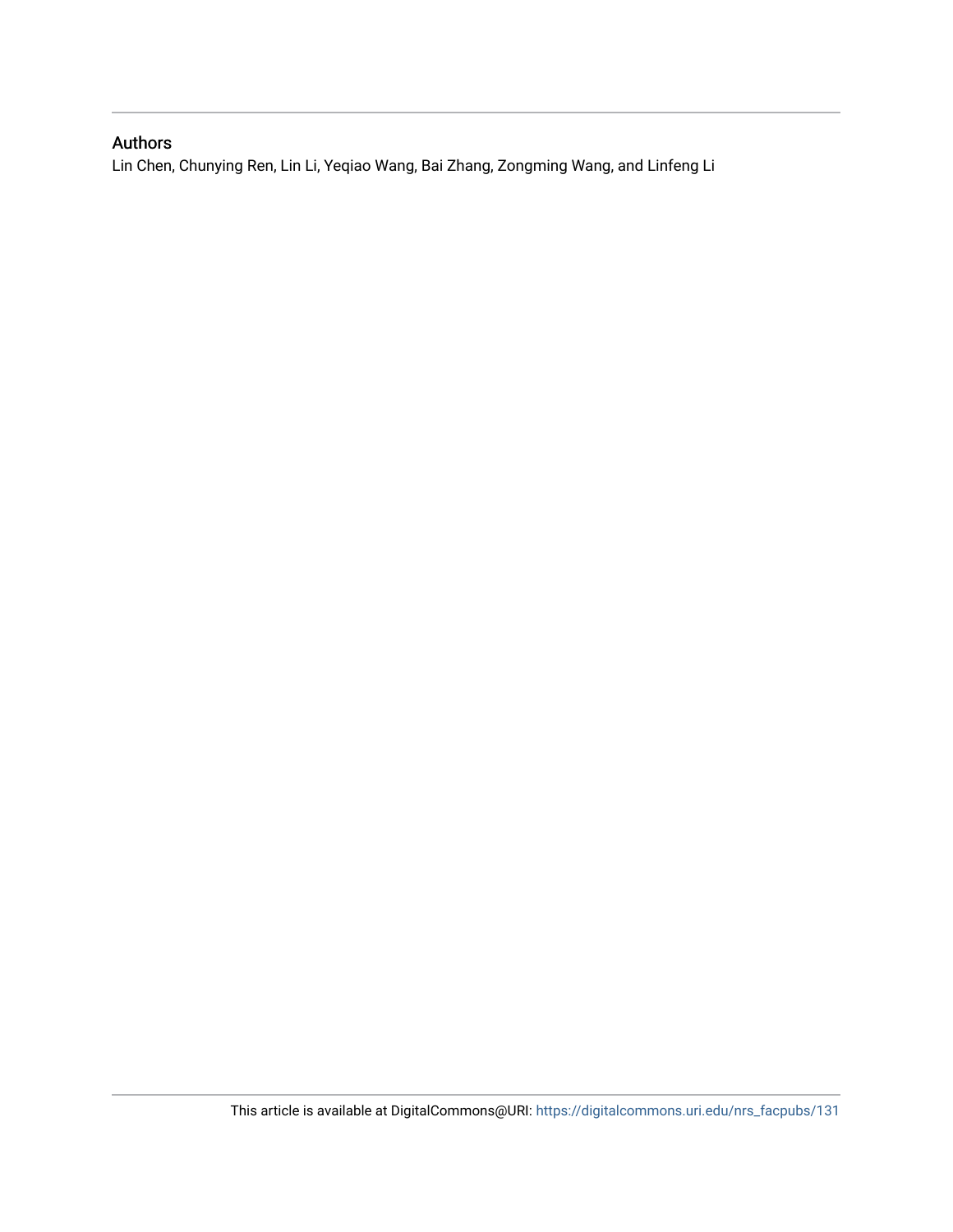

### *Article*

# **A Comparative Assessment of Geostatistical, Machine Learning, and Hybrid Approaches for Mapping Topsoil Organic Carbon Content**

**Lin Chen 1,2,3 [,](https://orcid.org/0000-0002-9270-1626) Chunying Ren 1,\*, Lin Li <sup>4</sup> , Yeqiao Wang <sup>3</sup> , Bai Zhang <sup>1</sup> , Zongming Wang <sup>1</sup> and Linfeng Li <sup>5</sup>**

- <sup>1</sup> Key Laboratory of Wetland Ecology and Environment, Northeast Institute of Geography and Agroecology, Chinese Academy of Sciences, Changchun 130102, China; chenlin@iga.ac.cn (L.C.); zhangbai@iga.ac.cn (B.Z.); zongmingwang@iga.ac.cn (Z.W.)
- <sup>2</sup> University of Chinese Academy of Sciences, Beijing 100049, China
- <sup>3</sup> Department of Natural Resources Science, University of Rhode Island, Kingston, RI 02881, USA; yqwang@uri.edu
- <sup>4</sup> Department of Earth Sciences, Indiana University-Purdue University Indianapolis, Indianapolis, IN 46202, USA; ll3@iupui.edu
- <sup>5</sup> Nong'an Senior High School, Changchun 130200, China; 13634347821@163.com
- **\*** Correspondence: renchy@iga.ac.cn; Tel.: +86-431-8554-2297

Received: 8 March 2019; Accepted: 1 April 2019; Published: 3 April 2019



**Abstract:** Accurate digital soil mapping (DSM) of soil organic carbon (SOC) is still a challenging subject because of its spatial variability and dependency. This study is aimed at comparing six typical methods in three types of DSM techniques for SOC mapping in an area surrounding Changchun in Northeast China. The methods include ordinary kriging (OK) and geographically weighted regression (GWR) from geostatistics, support vector machines for regression (SVR) and artificial neural networks (ANN) from machine learning, and geographically weighted regression kriging (GWRK) and artificial neural networks kriging (ANNK) from hybrid approaches. The hybrid approaches, in particular, integrated the GWR from geostatistics and ANN from machine learning with the estimation of residuals by ordinary kriging, respectively. Environmental variables, including soil properties, climatic, topographic, and remote sensing data, were used for modeling. The mapping results of SOC content from different models were validated by independent testing data based on values of the mean error, root mean squared error and coefficient of determination. The prediction maps depicted spatial variation and patterns of SOC content of the study area. The results showed the accuracy ranking of the compared methods in decreasing order was ANNK, SVR, ANN, GWRK, OK, and GWR. Two-step hybrid approaches performed better than the corresponding individual models, and non-linear models performed better than the linear models. When considering the uncertainty and efficiency, ML and two-step approach are more suitable than geostatistics in regional landscapes with the high heterogeneity. The study concludes that ANNK is a promising approach for mapping SOC content at a local scale.

**Keywords:** soil organic carbon mapping; methods comparison; hybrid approaches; machine learning; geographically weighted regression

#### **1. Introduction**

Soil organic carbon (SOC) is the organic carbon component of soil, consisting of living soil biota and dead biotic material derived from biomass. SOC tends to be concentrated in the topsoil with the primary source from vegetation [\[1\]](#page-15-0). Globally, the soil biotic C pool, second only to the oceanic, is of

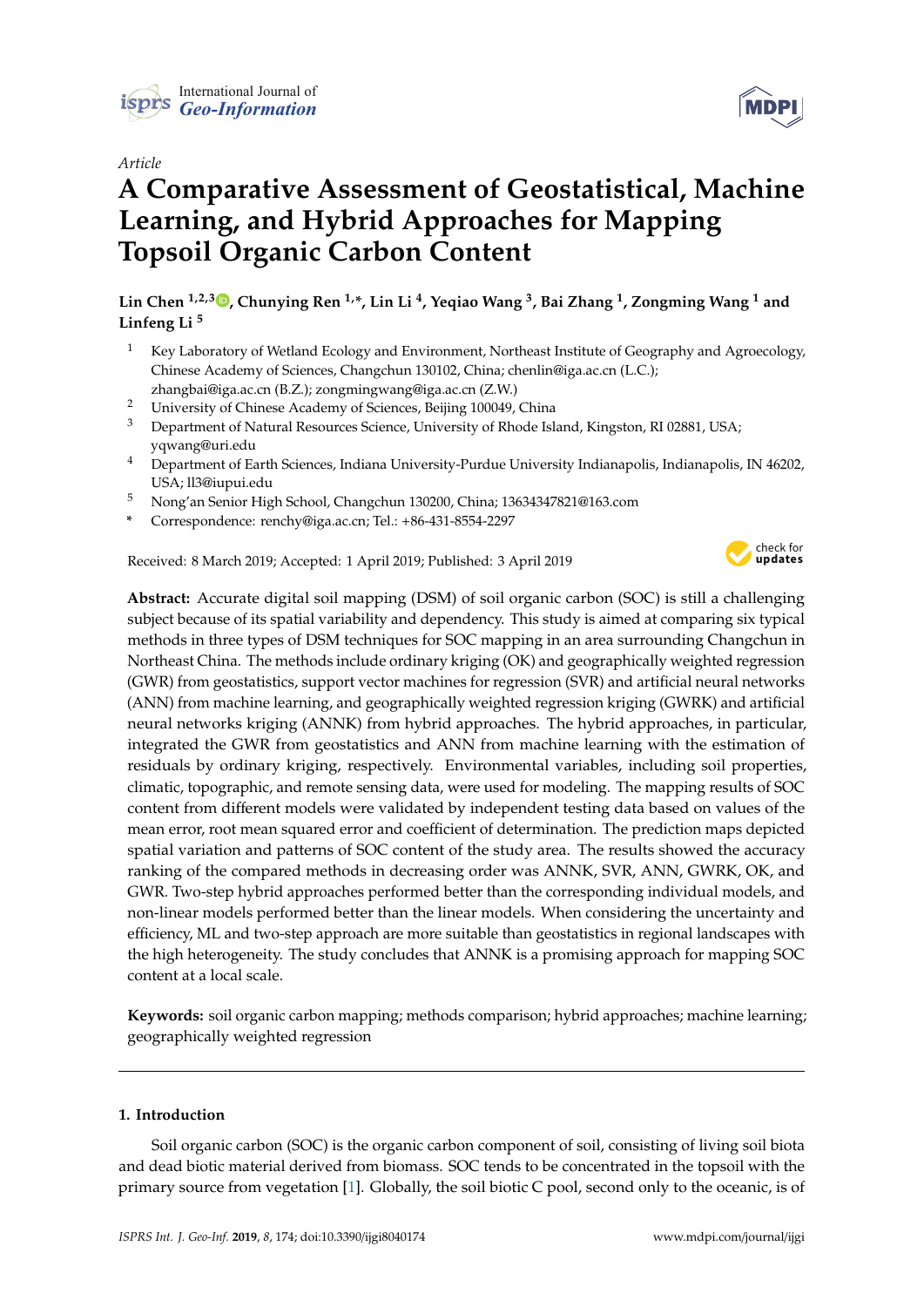importance for carbon sequestration [\[2\]](#page-15-1). Small changes in the SOC could result in significant impacts on the atmospheric carbon concentration [\[3\]](#page-16-0). This makes SOC an important ecological indicator of the greenhouse effect, as well as a major global change driver, due to its high sensitivity to human disturbance [\[4,](#page-16-1)[5\]](#page-16-2). Soils thus should be managed to sequester more organic carbon and discharge fewer greenhouse gases by maintaining sustainable land use [\[6,](#page-16-3)[7\]](#page-16-4). As a complex mixture, SOC is also involved in soil quality and ecosystem services like food production. It plays a significant role in supplying nutrients and the formation of improving soil structure [\[8\]](#page-16-5). Accurate SOC content mapping is critically important for monitoring the baseline of the carbon pool, as well as its role in climate change and food security [\[9](#page-16-6)[,10\]](#page-16-7).

Geographic information systems (GIS) and remote sensing (RS) have been practiced acquiring spatial distribution and pattern of SOC content at different scales. Digital soil mapping (DSM) is to develop a geographically referenced database by integration of field observations with environmental variables through quantitative relationships [\[11\]](#page-16-8). Nonetheless, SOC content shows strong spatial heterogeneity and dependence because of influences of natural factors and human disturbances vary by locations and scales [\[12](#page-16-9)[,13\]](#page-16-10). Climate and relief affect surface runoff and transport of soil along the surface, modifying the spatial distribution of SOC [\[14,](#page-16-11)[15\]](#page-16-12). Land use, fertilizer application and agricultural production also play important roles in influencing the SOC dynamics [\[16,](#page-16-13)[17\]](#page-16-14). Conventionally, DSM is conducted using environmental variables, including soil properties, climatic, relief, and spectral indices of remote sensing data. Due to the above-mentioned complexity and uncertainty, mapping SOC is still a challenging subject [\[18\]](#page-16-15).

Generally, the main types of DSM techniques include traditional statistical, geostatistical, machine learning (ML) and hybrid approaches. Traditional statistical methods are used to determine the correlation between environmental variables and SOC content [\[19\]](#page-16-16). Commonly used non-spatial models include multiple linear regression [\[20\]](#page-16-17), partial least square regression [\[21\]](#page-16-18), generalized linear models [\[22\]](#page-16-19) and linear mixed models [\[23\]](#page-16-20). Although easily applicable, their prerequisites of independent and identical distribution with large sample demands for SOC content observations are among challenges. Those methods are also known as lack of spatial information, making them less stable and unsuitable for delineating local changes [\[24\]](#page-16-21).

In geostatistical techniques, such as ordinary kriging (OK) and geographically weighted regression (GWR), spatial autocorrelation or mutual correlation is considered [\[25,](#page-17-0)[26\]](#page-17-1). OK, as a kriging-based on the assumption of unknown mean, is one of the commonly used methods for spatial interpolation [\[27–](#page-17-2)[29\]](#page-17-3). However, this method overlooks the influence of environmental variables [\[30\]](#page-17-4), and is not able to achieve the desired accuracy, due to the stationarity assumption [\[31\]](#page-17-5). GWR is based on the local smooth idea and relationships among different environmental variables within a local space. It is capable of embedding the spatial location of samples into a regression through locally weighted least square method [\[25](#page-17-0)[,32\]](#page-17-6). Scull (2010) found that GWR performed better than multiple linear regression for prediction of SOC with precipitation or temperature as an environmental variable [\[33\]](#page-17-7). Using simulated data sets, Harris et al. (2010) compared spatial prediction performances of GWR and OK methods [\[34\]](#page-17-8). The comparison concluded that GWR provided extra information on the spatial processes, but the spatial dependence of residuals still existed. Kriging methods are typically used to interpolate geographical characteristics with significant spatial autocorrelation, such as climatic factors, natural soil properties, and geological elements [\[12\]](#page-16-9). Whereas GWR is proposed to predict highly random factors with a significant degree of spatial heterogeneity, such as socio-economic indices.

ML methods can accommodate non-linearity and multicollinearity, and they can overcome overfitting with limited soil observations and auxiliary environmental information [\[35](#page-17-9)[,36\]](#page-17-10). They are typified by support vector machines and artificial neural networks (ANN), which are widely applied in DSM [\[37](#page-17-11)[–39\]](#page-17-12). Support vector machines can construct an optimal hyperplane by projecting the data onto a new hyperspace by the means of kernel functions. The hyerplane separates classes and creates the widest margin in the classification. It also can fit data (support vector machines for regression, SVR) with a modeling function that minimizes empirical risk and complexity when representing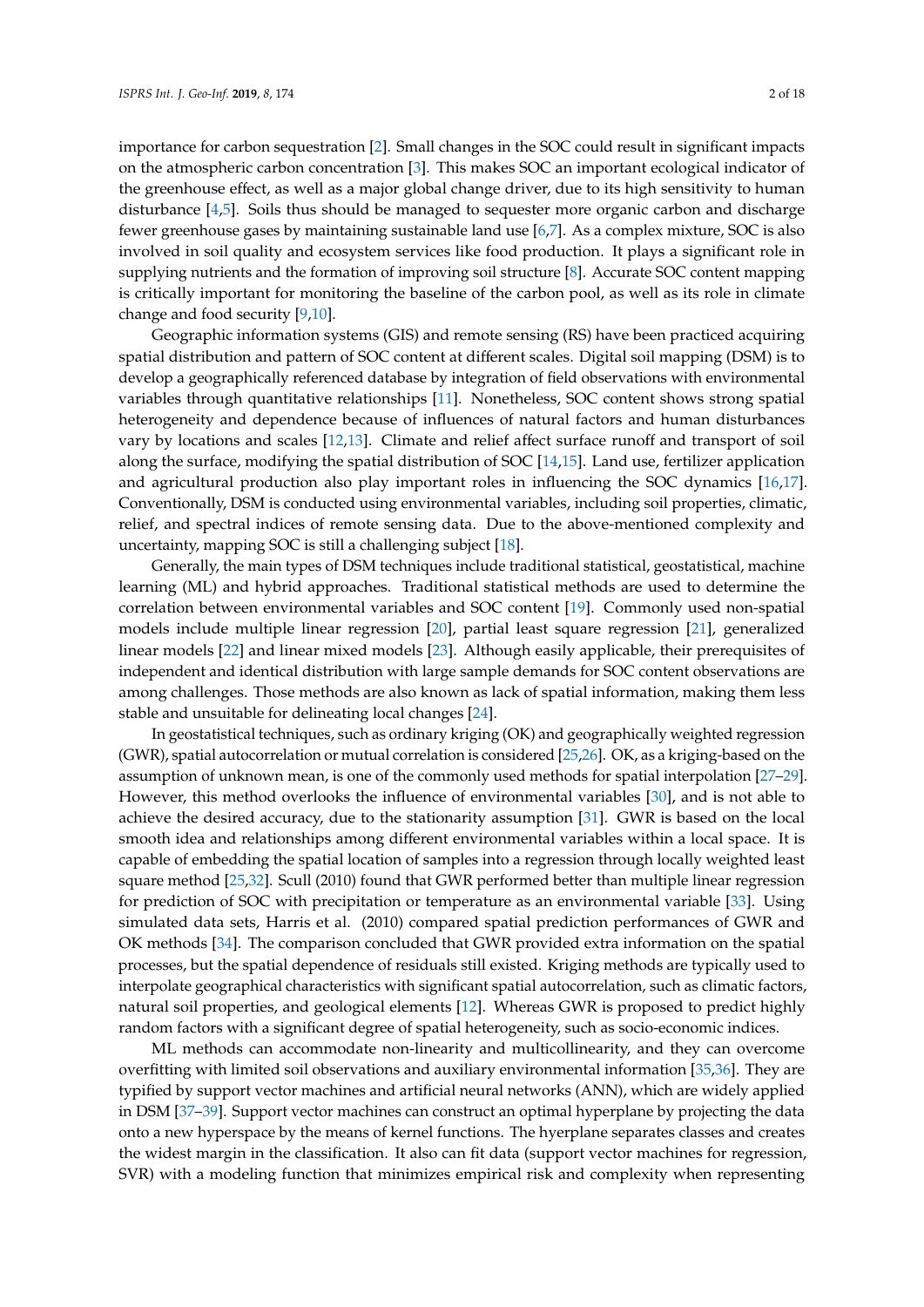non-linear patterns [\[40\]](#page-17-13). ANN simulate the human learning processes. The linkages between the input and output data in ANN are established and reinforced by non-linear and interconnected nodes [\[41\]](#page-17-14). Li et al. (2017) used SVR and ANN for the prediction of *L. chinensis* carbon, nitrogen and phosphorus contents [\[42\]](#page-17-15). Both SVR and ANN demonstrated high prediction accuracy. Xu et al. (2018) reported that SVR outperformed ANN for mapping soil organic matter with a visible and near infrared spectral dataset [\[43\]](#page-17-16). The ML methods do not need explicit assumptions about data distributions, and they allows for modelling of complex relationships [\[44\]](#page-17-17). However, their major shortcoming is that SOC content at a particular grid is estimated only from environmental variables of that node, without considering its spatial autocorrelation at the node with surrounding data [\[45\]](#page-17-18).

Recently, hybrid approaches have drawn attentions. Two hybrid methods are geographically weighted regression kriging (GWRK) and artificial neural networks kriging (ANNK). GWRK and ANNK can incorporate the spatial autocorrelation of measured variables to achieve better predictions and lower errors [\[46](#page-18-0)[,47\]](#page-18-1). Both GWRK and ANNK can account for the spatial parametric non-stationarity and the relationship between SOC and other environmental variables. Additionally, residuals can be interpolated through kriging and they are added to the estimated trend as a spatially stochastic variable. Guo et al. (2017) reported that GWRK outperformed partial least squares regression kriging for predicting soil organic matter with visible and near-infrared spectra [\[48\]](#page-18-2). Mirzaee et al. (2016) evaluated the ability for geostatistical methods and ANNK to predict soil organic matter [\[47\]](#page-18-1). Despite a variety of DSM methods have been used in mapping SOC [\[49\]](#page-18-3), there is a lack of systematic comparison among geostatistical, machine learning and hybrid approaches for mapping SOC.

With the above, the aim of this study is to perform such a methodological comparison based on soil samples and environmental variables derived from remote sensing data. In particular, this study compared methods of two geostatistical (OK and GWR), two machine learning (SVR and ANN), and two hybrid approaches (GWRK and ANNK) for their performance in SOC mapping. The comparison of intra and extra classes of three DSM techniques and their suitable situations for the application were also discussed.

#### **2. Materials and Methods**

#### *2.1. Materials*

#### 2.1.1. Study Area

This study was conducted in the hinterland of the Northeast Plain of northeastern China (43<sup>°</sup> 15' N–44° 05' N, 125° 03' E–126° 01' E, Figure [1\)](#page-5-0). The total area was about 3592 km<sup>2</sup>. The study area, including Changchun the capital city of Jilin Province, has a total urban population of approximately 5.20 million in 2016. As a main grain-production area in China, the fertile lands are prevalent and are vital for the country's food security. This area has a temperate continental monsoon climate. The mean annual temperature is 4.8 ◦C, with mean temperatures of −15.1 ◦C in January and a mean temperature of 23.1 ◦C in July, respectively. The annual precipitation ranges from 522 to 615 mm, and more than 60% of which occurs from June to August. The dominant soil types are black soil, dark-brown soil and chernozem.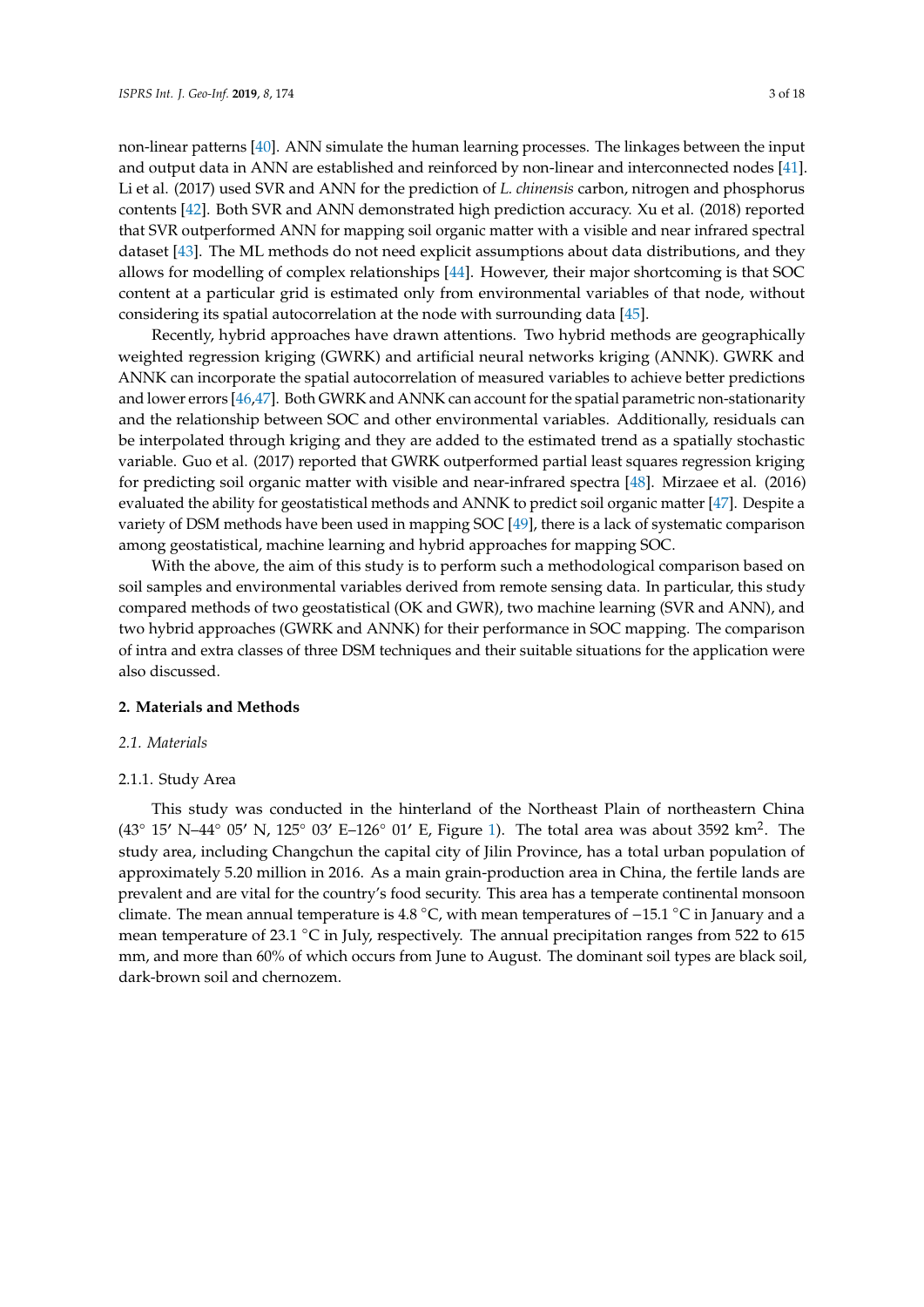<span id="page-5-0"></span>

**Figure 1.** Location of study area in China and soil sampling sites. **Figure 1.** Location of study area in China and soil sampling sites.

### 2.1.2. Soil Observations 2.1.2. Soil Observations

The field campaign was conducted from September to October 2016. The distribution of The field campaign was conducted from September to October 2016. The distribution of sampling points was generated with water bodies and impervious surfaces being masked out. The  $30 \times 30$  m plot was applied at each sampling site. The location, and land use and land cover classification of the sampling sites were recorded. Among the 395 sampling sites, 156 were located in human-managed farmland, 232 in forest and 7 in grassland (Figure [1\)](#page-5-0). The sampling sites were randomly divided into training (n = 263) for modeling and validation sets (n = 132) (Figure [1\)](#page-5-0) to evaluate performances of models in comparison [\[50](#page-18-4)[–52\]](#page-18-5). At each sampling site, SOC content and bulk density (BD, g·cm<sup>-3</sup>) were collected in topsoil throughout a depth range of 0–20 cm in a radial sampling scheme using an auger [\[53\]](#page-18-6). A core ring sampler (5 cm in diameter, 5 cm in height) was used to collect samples at the  $\mathbf{u}_s$  samples at the center of each plot for BD determination  $\mathbf{541}$ . The soil samples for each plot for BOG center (6 the center of each plot for BD determination [\[54\]](#page-18-7). The soil samples for measuring SOC content  $(g \cdot kg^{-1})$ were air-dried, grounded, and passed through a 2 mm mesh with the Walkley-Black wet oxidation<br>were air-dried, grounded, and passed through a 2 mm mesh with the Walkley-Black wet oxidation method [\[55\]](#page-18-8).

## 2.1.3. Environmental Variables 2.1.3. Environmental Variables

In DSM, the variability of SOC content is essentially explained by its relationships with soil-In DSM, the variability of SOC content is essentially explained by its relationships with soil-forming factors, including soil properties, climate, organisms, relief, parent material, time and space. Based on data accessibility, 27 environmental variables were retrieved from soil properties, climate and remote sensing datasets (Table [1\)](#page-6-0).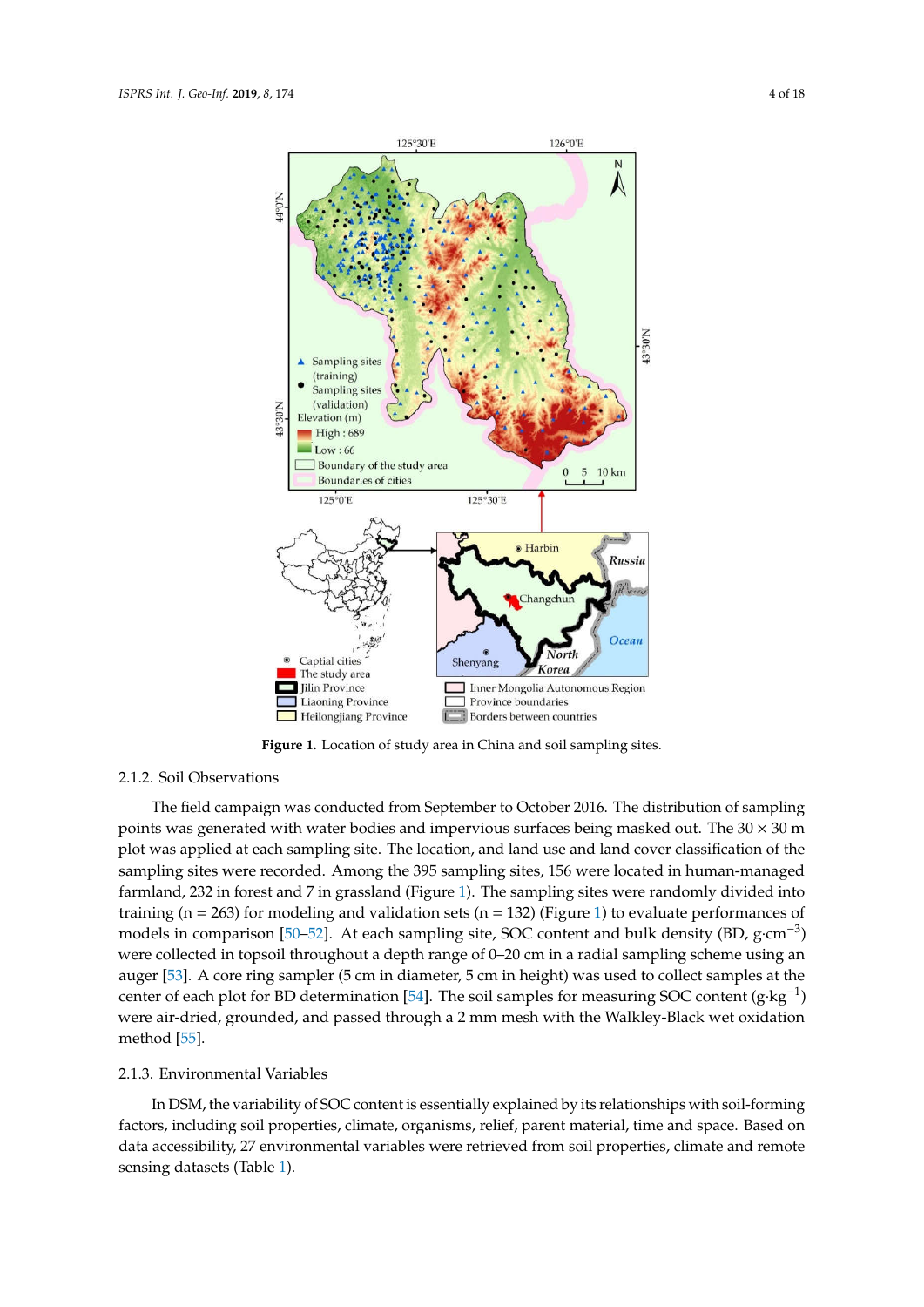<span id="page-6-0"></span>

| <b>Sources</b>           | <b>Variables</b> | Description                                                                                              |  |  |  |  |
|--------------------------|------------------|----------------------------------------------------------------------------------------------------------|--|--|--|--|
| <b>Field Observation</b> | <b>BD</b>        | <b>Bulk Density</b>                                                                                      |  |  |  |  |
|                          | W                | Mean relative humidity                                                                                   |  |  |  |  |
| Weather stations         | T                | Average temperature                                                                                      |  |  |  |  |
|                          | $\mathbf{P}$     | Average precipitation                                                                                    |  |  |  |  |
|                          | b2               | Blue, $0.450 - 0.515 \mu m$                                                                              |  |  |  |  |
|                          | b3               | Green, 0.525-0.600 µm                                                                                    |  |  |  |  |
|                          | b <sub>4</sub>   | Red, 0.630-0.680 µm                                                                                      |  |  |  |  |
|                          | b <sub>5</sub>   | NIR, 0.845-0.885 µm                                                                                      |  |  |  |  |
| Landsat 8 OLI            | b6               | SWIR1, 1.560-1.660 μm                                                                                    |  |  |  |  |
|                          | b7               | SWIR2, 2.100-2.300 μm                                                                                    |  |  |  |  |
|                          | EVI              | $2.5 \times (b5 - b4)/(b5 + 6 \times b4 - 7.5 \times b2 + 1)$                                            |  |  |  |  |
|                          | <b>NDVI</b>      | $(b5 - b4)/(b5 + b4)$                                                                                    |  |  |  |  |
|                          | <b>MSAVI</b>     | ${2 \times b5 + 1 - sqrt[(2 \times b5 + 1)^2 - 8 \times (b5 - b4)]}/2$                                   |  |  |  |  |
|                          | H                | Altitude                                                                                                 |  |  |  |  |
|                          | $\beta$          | Slope                                                                                                    |  |  |  |  |
|                          | α                | Aspect                                                                                                   |  |  |  |  |
|                          | $\sin \alpha$    | Sine of aspect, the extent of the location toward the east                                               |  |  |  |  |
|                          | $cos \alpha$     | Cosine of aspect, the extent of the location toward the north                                            |  |  |  |  |
|                          | C                | Curvature                                                                                                |  |  |  |  |
| <b>ASTER GDEM</b>        | $C_{\rm v}$      | Vertical curvature                                                                                       |  |  |  |  |
|                          | $C_h$            | Horizontal curvature                                                                                     |  |  |  |  |
|                          | SOS              | Slope of the slope, the curvature of the surface                                                         |  |  |  |  |
|                          | <b>SOA</b>       | Slope of aspect, the curvature of the contour line                                                       |  |  |  |  |
|                          | <b>RLD</b>       | Relief of land surface, Hmax - Hmin                                                                      |  |  |  |  |
|                          | M                | Surface roughness, 1/cosβ                                                                                |  |  |  |  |
|                          | TWI              | Topographic wetness index, $Ln[Ac/tan\beta]$ , Ac is the catchment<br>area directed to the vertical flow |  |  |  |  |
|                          | <b>SPI</b>       | Stream power index, $Ln[Ac \times tan\beta \times 100]$                                                  |  |  |  |  |

**Table 1.** Environmental variables for soil organic carbon (SOC) mapping.

BD represented a parameter of soil properties. Climate data of monthly average values of September and October 2016, i.e., mean relative humidity (W, %), average temperature (T,  $^{\circ}$ C), and precipitation (P, mm) were recorded at 60 weather stations of Jilin Province (http://[data.cma.cn](http://data.cma.cn/)/). The inverse distance weighted method, a useful and common approach to acquiring spatially continuous soil and climate factors [\[56](#page-18-9)[–58\]](#page-18-10), with the power value of two in ArcGIS was applied to data of BD, W, T and P.

A Landsat 8 Operational Land Imager (OLI) image (http://[glovis.usgs.gov](http://glovis.usgs.gov/)/) of the study area was acquired on 22 September 2016 at 30 m spatial resolution. This image was processed for the conversion of the digital numbers to top-of-atmosphere reflectance and atmospheric calibration, using the FLAASH (Fast Line-of-Sight Atmospheric Analysis of Spectral Hypercubes) module embedded in ENVI (version 5.1, Exelis Visual Information Solutions, Broomfield, Colorado, USA). Enhanced Vegetation Index (EVI), Normalized Difference Vegetation Index (NDVI), and Modified Soil Adjusted Vegetation Index (MSAVI) [\[59\]](#page-18-11) were computed and were used as inputs into the models, along with OLI bands 2-7. Relief data, altitude (H, m), slope (β), aspect (α, °), curvature (C), vertical curvature (C<sub>v</sub>), horizontal curvature  $(C_h)$ , slope of slope (SOS), slope of aspect (SOA), relief of land surface (RLD), sin $\alpha$ , cosα, surface roughness (M), topographic wetness index (TWI) and stream power index (SPI) [\[60–](#page-18-12)[62\]](#page-18-13) were computed based on Advanced Spaceborne Thermal Emission and Reflection Radiometer Global Digital Elevation Model (ASTER GDEM V1) (http://[glovis.usgs.gov](http://glovis.usgs.gov/)/) at 30 m spatial resolution.

The above environmental predictors were transformed to the Albers equal-area conic WGS84 coordinate system. The BD and climatic grids were resampled to 30 m resolution using the nearest neighbor method, to match with the raster grids of other variables. Eventually, the attribute values of all grids were extracted for all the sampling points, and they were used as inputs for spatial modeling.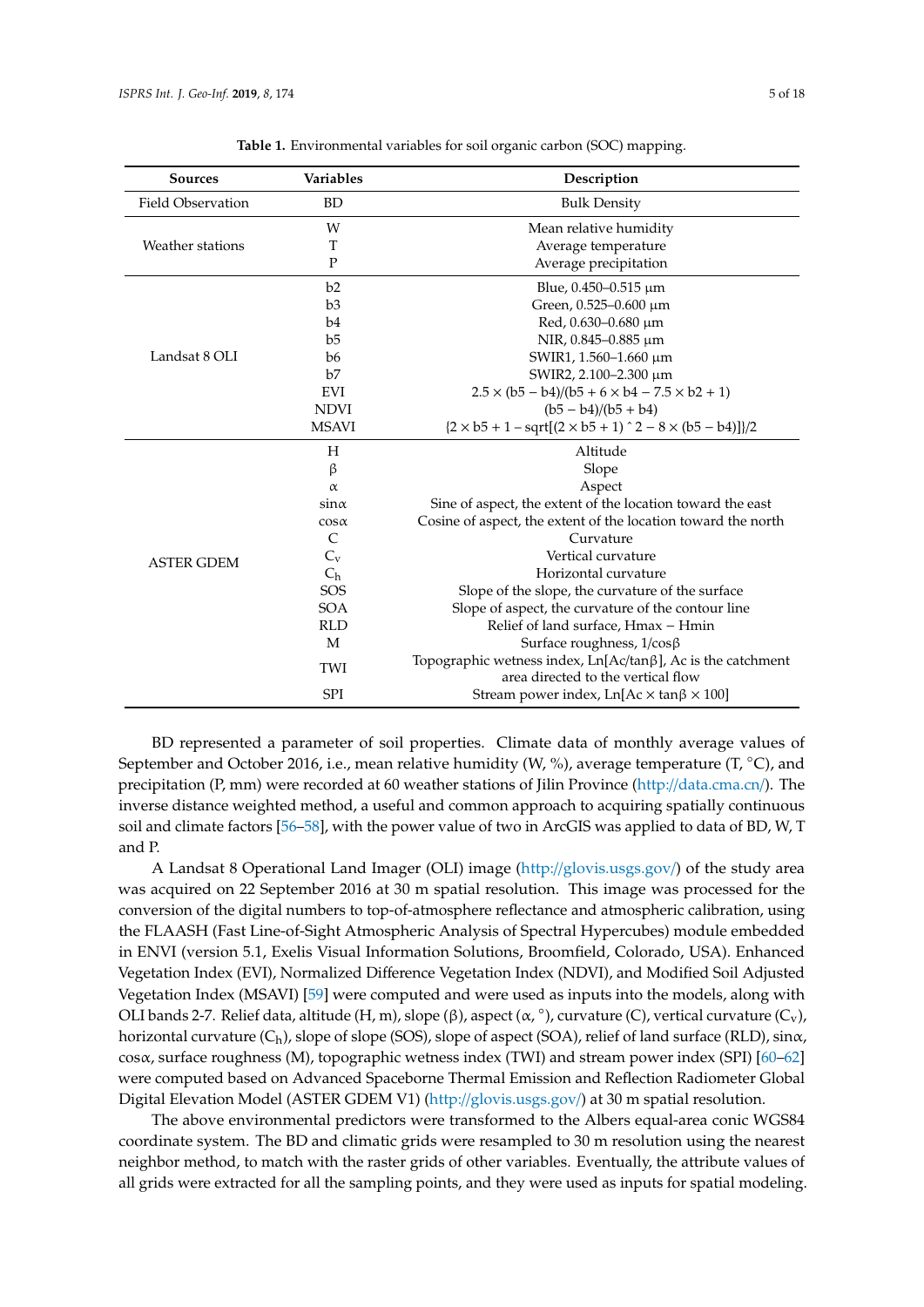#### 2.2.1. Statistical Analysis

*2.2. Modeling and Prediction*

2.2.1. Statistical Analysis

The descriptive statistical values of BD and SOC were estimated for the soil samples. The pairwise Pearson's product-moment correlation analysis was conducted to determine the collinearity between explanatory variables. Predictor variables that were highly correlated to each other ( $r \ge 0.8$ ), and had bigh variance inflation factors (VIFs ≥ 10) in regression analysis were excluded [\[63,](#page-18-14)[64\]](#page-18-15). The analysis were regard to each other (*r* ≥ 0.8), and nad steps were performed using SPSS (version 21.0, IBM, Armonk, NY, USA). All of the explanatory variables were transformed to  $Z$ -score to eliminate the effects of the index dimension and the quantity  $\,$ of data [\[65\]](#page-18-16). The procedures were illustrated in Figure [2.](#page-7-0)  $\frac{1}{2}$  high variance inflation factors (VIFs  $\geq$  10) in regression analysis were excluded [03,64]. The analysis

<span id="page-7-0"></span>

**Figure 2.** The flow chart of the comparative assessment of geostatistical, machine learning, and hybrid **Figure 2.** The flow chart of the comparative assessment of geostatistical, machine learning, and hybrid approaches for mapping topsoil organic carbon content. approaches for mapping topsoil organic carbon content.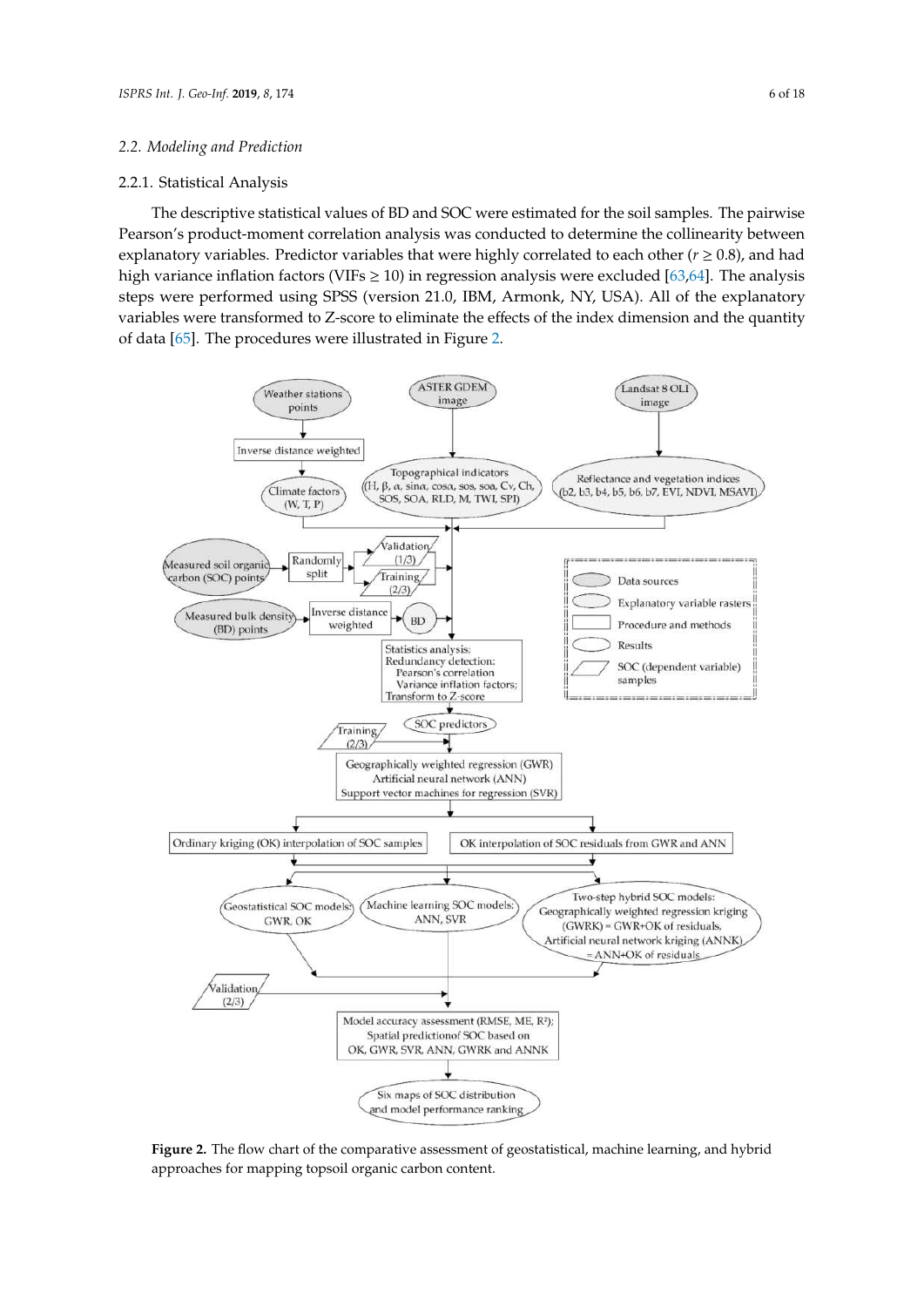#### 2.2.2. Geostatistical Models

OK is a widely used geostatistical technique that generates an optimal unbiased estimated surface by means of a semivariogram based on regionalized variables [\[66\]](#page-18-17). The semi-variance is defined using Equation (1):

$$
\gamma(h) = \frac{1}{2N(h)} \sum_{(i,j)|d_{ij} = h} (Z_j - Z_i)^2,
$$
\n(1)

where γ(*h*) is the semi-variance of data values for points of *h* distance apart, *N*(*h*) is the number of point pairs with *h* distance apart, *Z<sup>i</sup>* is the data value at point *i*, (*i*,*j*)|*dij* = *h* represent a pair of points (i.e., *i*,*j*) which are separated by *h* distance.

The parameters of OK were listed in Table [2.](#page-8-0) The semivariogram can be modeled in GS+ (version 9.0, Leland Stanford Junior University, Stanford, CA, USA) by three typical functions: Spherical, Exponential and Gaussian. All of these functions are defined by three parameters: Nugget, range, and sill. Nugget represents the spatial variance of measurement errors at the infinite small distance. Range delineates the effective distance of the spatial autocorrelation. Sill is the maximum value of the semivariogram when the spatial distance between two locations reaches the value of the range [\[17\]](#page-16-14). The partial sill is defined as sill-nugget, and a stronger spatial autocorrelation is denoted by higher values of partial sill/sill. Meanwhile, the spatial variation is characterized by the basal effect defined as nugget/sill. In other words, a larger value of nugget/sill shows that the spatial variation among samples is more strongly caused by stochastic factors [\[62\]](#page-18-13).

| Table 2. Algorithms used in the study. |
|----------------------------------------|
|----------------------------------------|

<span id="page-8-0"></span>

| <b>Algorithms</b>                                    | Software      | <b>Necessary Parameters</b>                                                                                              |  |  |
|------------------------------------------------------|---------------|--------------------------------------------------------------------------------------------------------------------------|--|--|
| Ordinary kriging (OK)                                | $GS+$         | Model type, nugget, sill, range                                                                                          |  |  |
| Geographically weighted<br>regression (GWR)          | <b>GWR</b>    | Kernel type, bandwidth selection criteria (AICc)                                                                         |  |  |
| Artificial neural network (ANN)                      | <b>MATLAB</b> | Learning algorithm, hidden layers, learning rate,<br>training time                                                       |  |  |
| Support vector machine for<br>regression (SVR)       |               | C (the regularization parameter), kernel<br>(Gaussian radial basis kernel) and its $\sigma$ (the<br>bandwidth parameter) |  |  |
| Geographically weighted<br>regression kriging (GWRK) | $GWR$ , $GS+$ | Kernel type, bandwidth selection criteria (AICc),<br>model type, nugget, sill, range                                     |  |  |
| Artificial neural network kriging<br>(ANNK)          | MATLAB, GS+   | Learning algorithm, hidden layers, learning rate,<br>training time, model type, nugget, sill, range                      |  |  |

Based on the semivariogram modeling, an error variance model is defined as the objective function for which a set of weights (*w<sup>i</sup>* ) are selected to minimize the error [\[66\]](#page-18-17). After that, an interpolation via OK in ArcGIS follows. The interpolation is expressed by Equation (2):

$$
\hat{Z}_0 = \sum_{i=1}^n w_i \cdot z_i \ , \quad \sum_{i=1}^n w_i = 1 \ , \tag{2}
$$

where  $\hat{Z}_0$  is the estimated SOC content at point *i*,  $z_i$  is the measured SOC content data,  $w_i$  is the weight associated with the measured SOC, which is estimated by the stationary OK system, and *n* is the number of measured values within a neighborhood.

GWR is another commonly applied geostatistical approach for DSM, and it is based on the local smoothing idea. It takes the spatial locations of samples into consideration, and uses the locally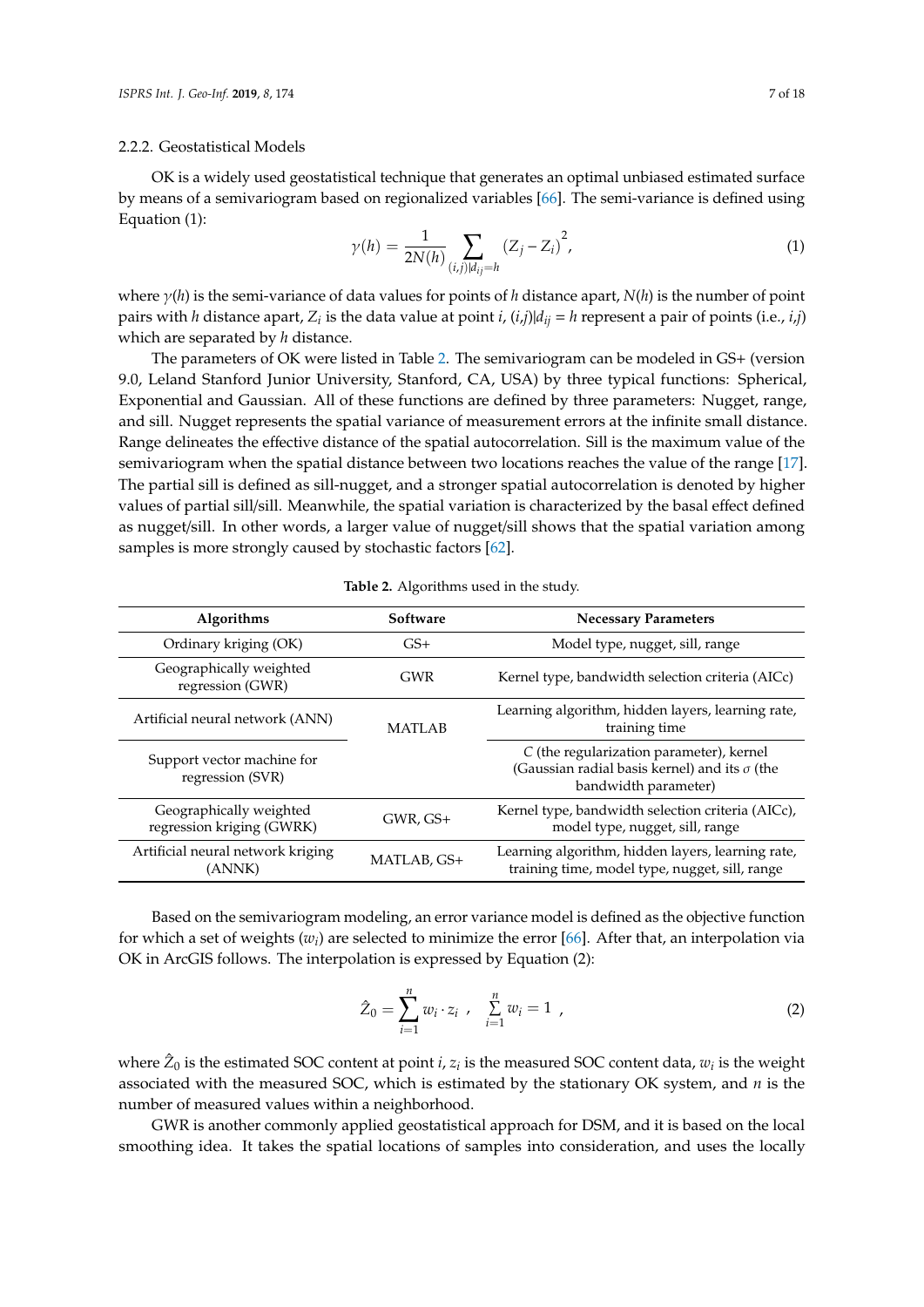weighted least square method to model the observations of soil parameters [\[32\]](#page-17-6). It can be written as Equation (3):

$$
\hat{y}_i = \beta_0(u_i, v_i) + \sum_{k=1}^p \beta_k(u_i, v_i) x^*_{ik} + \varepsilon_i,
$$
\n(3)

where  $(u_i, v_i)$  are the coordinates of point *i*,  $\beta_0(u_i, v_i)$  is the intercept,  $\beta_k(u_i, v_i)$  is the coefficient of different explanatory variables,  $x^*$ <sub>*ik*</sub> is the value of explanatory variable *k* at point *i*, *p* is the total number of explanatory variables,  $\varepsilon_i$  is the error term that is generally assumed to be explanatory and normally distributed with zero mean and constant variance, and the values of the above parameters vary with the location. The parameters can be estimated using a weighting function as in Equation (4):

$$
\hat{\beta}(u_i, v_i) = (X^T W(u_i, v_i) X)^{-1} X^T W(u_i, v_i) Y,
$$
\n(4)

where *X* is the matrix formed by  $x^*_{ik}$ , *Y* is the vector formed by values of SOC content,  $W(u_i, v_i)$  is a weight matrix to ensure that those observations near the point *i* have more influence on the results than those that are farther away. The parameters of the GWR were listed in Table [2.](#page-8-0) GWR was conducted using GWR (version 4.0, Ritsumeikan University, Kyoto, Japan) by which the weight function (a geographic kernel type) and the minimum value of the corrected Akaike Information Criterion (AICc, small sample bias corrected AIC) are determined to find the optimal bandwidth [\[67\]](#page-18-18).

#### 2.2.3. Machine Learning Methods

SVR, a non-linear machine learning method, derives a model hyperplane to describe the empirical data as correctly as possible and to minimize the distances from the hyperplane to the training data [\[68\]](#page-18-19). The parameters of SVR were listed in Table [2.](#page-8-0) In this study, SVR was conducted in MATLAB software (version 2017a, MathWorks, Natick, MA, USA). The SMO (sequential minimal optimization) algorithm was used to solve the quadratic programming optimization problem step-by-step. It updated the SVR function, as shown in Equation (5), to reflect the new values until the Lagrange multipliers converged [\[69\]](#page-18-20).

$$
f(x) = \sum_{k=1}^{P} (\alpha_k - \alpha_k^*) K(x_k, x_j) + b,\tag{5}
$$

where *x* is a vector of the input predictors (environmental variables),  $f(x)$  is an optimal function developed by SVR, *b* is a constant threshold, *K*(*x<sup>k</sup>* , *x<sup>j</sup>* ) is the Gaussian radial basis kernel function with the best bandwidth parameter  $\sigma$ , and  $\alpha_k$  and  $\alpha_k^*$ *k* are the weights (Lagrange multipliers) with the constraints given in Equation (6):

$$
\begin{cases} \sum_{k=1}^{p} (\alpha_k + \alpha_k^*) = 0\\ 0 \le \alpha_k, \alpha_k^* \le C \end{cases}
$$
\n(6)

where *C* is the regularization parameter for balancing between the training error and model complexity.

ANN attempt to mimic how the human brain processes and stores information. Among numerous proposed ANN algorithms, the multi-layer perceptron neural network (MLPNN) with back-propagation algorithm was used in this study. The MLPNN was constructed in MATLAB. The architecture of the MLPNN consists of an input layer containing the predictor variables, one or more hidden layers, and an output layer containing the response variable, along with interconnection weights characterizing the connection strength between these layers (Figure [3\)](#page-10-0). By developing the network with training samples, the interconnection weights of the network are adjusted to minimize the prediction error. Meta-parameters to be specified are the number of hidden nodes, the learning algorithm, learning rate, as well as the number of training iterations in those processes [\[70](#page-18-21)[,71\]](#page-19-0), as Table [2](#page-8-0) list.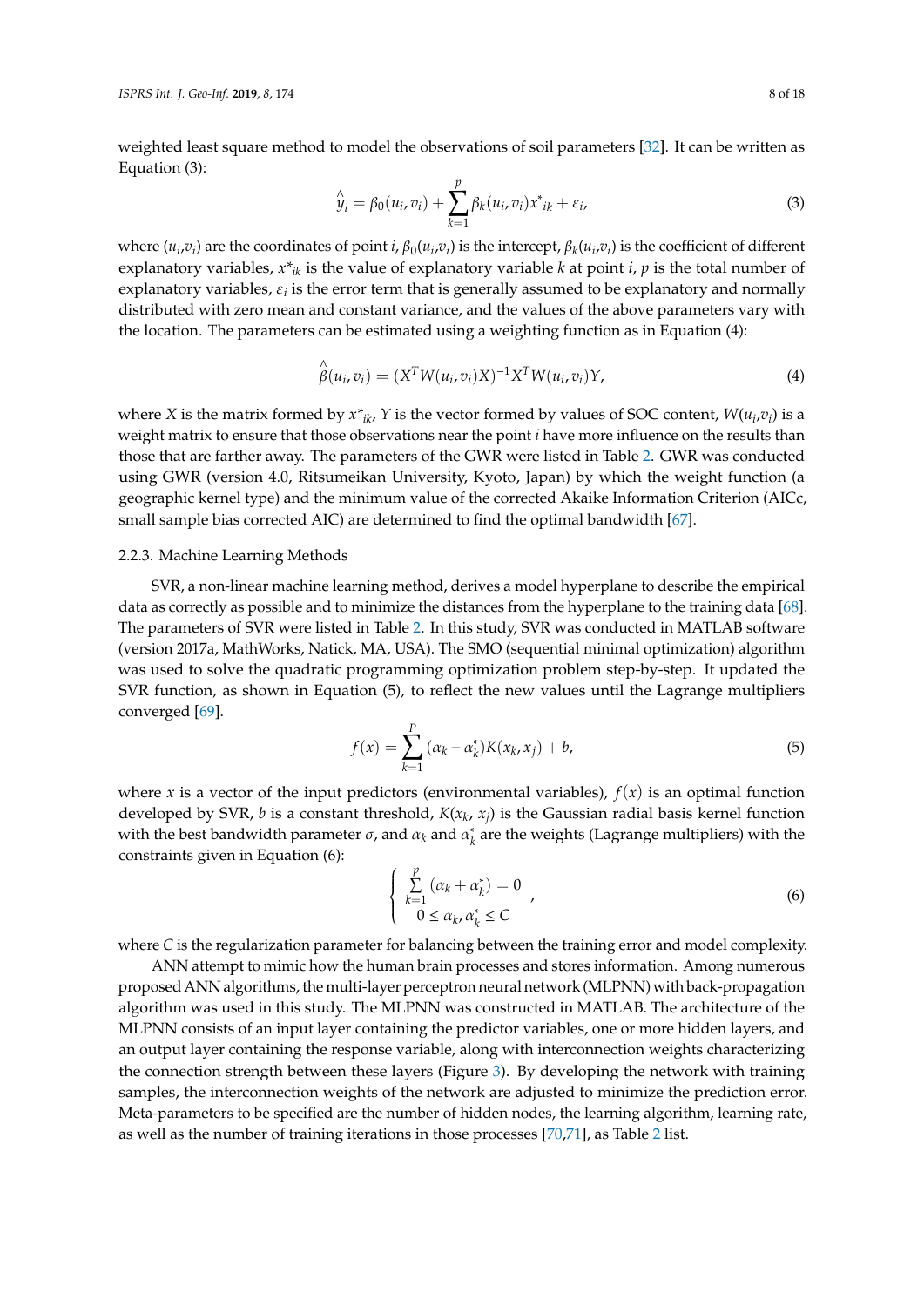<span id="page-10-0"></span>

**Figure 3.** Flow diagram of soil organic carbon (SOC) content mapping using two-step hybrid **Figure 3.** Flow diagram of soil organic carbon (SOC) content mapping using two-step hybrid approaches of geographically weighted regression kriging (GWRK) and artificial neural networks kriging (ANNK).

#### 2.2.4. Two-Step Hybrid Approaches

GWRK and ANNK are the extension of GWR and ANN, respectively. They fully consider spatial parametric non-stationarity and the effects of environmental variables derived from the benefits of GWR and ANN. They also add spatial dependence of the residuals interpolated though OK to the estimated trend, as part of the spatial autocorrelation. Their implementation includes two steps (Figure [3\)](#page-10-0). First, the GWR and ANN models are built based on Equation (3) and 2.2.3 to model the relationship between SOC content and environmental variables. Second, the residuals resulting from GWR and ANN are estimated using the OK approach (Equations (1) and (2)).

 $\mathbf{F}_{\text{max}}$  and  $\mathbf{F}_{\text{max}}$  and  $\mathbf{F}_{\text{max}}$  and  $\mathbf{F}_{\text{max}}$  approach (Equations (1) and (2)). The estimates obtained by the two-step hybrid approaches GWRK and ANNK are the sum of the estimates  $\hat{y}_{GWR/ANN}(u_i, v_i)$  and OK estimates of the residuals  $\hat{\epsilon}_{OK}(u_i, v_i)$ , as shown in Equation (7):

$$
\hat{\mathcal{Y}}_{\text{GWRK/ANNK}}(u_i, v_i) = \hat{\mathcal{Y}}_{\text{GWR/ANN}}(u_i, v_i) + \hat{\varepsilon}_{\text{OK}}(u_i, v_i),
$$
\n(7)

#### 2.2.5. Model Testing and Comparison

 $2.5$  Model Testing and Comparison and Comparison and Comparison and Comparison and Comparison and Comparison and Comparison and Comparison and Comparison and Comparison and Comparison and Comparison and Comparison and Co error (Equation (9)) and coefficient of determination  $(R^2, E$ quation (10)) [\[66,](#page-18-17)[72\]](#page-19-1). Annik models based on the root mean squared error (RMSE, Equation (8)), mean squared error (RMSE, Equation (8) The validation set ( $n = 132$ ) was used to test and compare the performances of OK, GWR, SVR, ANN, GWRK and ANNK models based on the root mean squared error (RMSE, Equation (8)), mean

$$
RMSE = \sqrt{\sum_{1}^{n} \frac{(y_i - \hat{y}_i)^2}{n}},
$$
\n(8)

$$
ME = \sum_{1}^{n} \frac{(y_i - \hat{y}_i)}{n}),
$$
\n(9)

$$
R^{2} = 1 - \frac{\sum_{1}^{n} (\hat{y}_{i} - \overline{y})^{2}}{\sum_{1}^{n} (y_{i} - \overline{y})^{2}}, \quad \overline{y} = \frac{1}{n} \sum_{1}^{n} y_{i}, \qquad (10)
$$

where  $\hat{y}_i$  is the estimated value of each model,  $y_i$  is the measured value, and *n* is 132 in this study. The mean error and  $R^2$  should be close to zero and one, respectively, while RMSE should be as small study. The mean error and  $R^2$  showledge to zero and one, respectively, which respectively, which respectively, which respectively, which respectively, which respectively, which respectively, which respectively, which res as possible.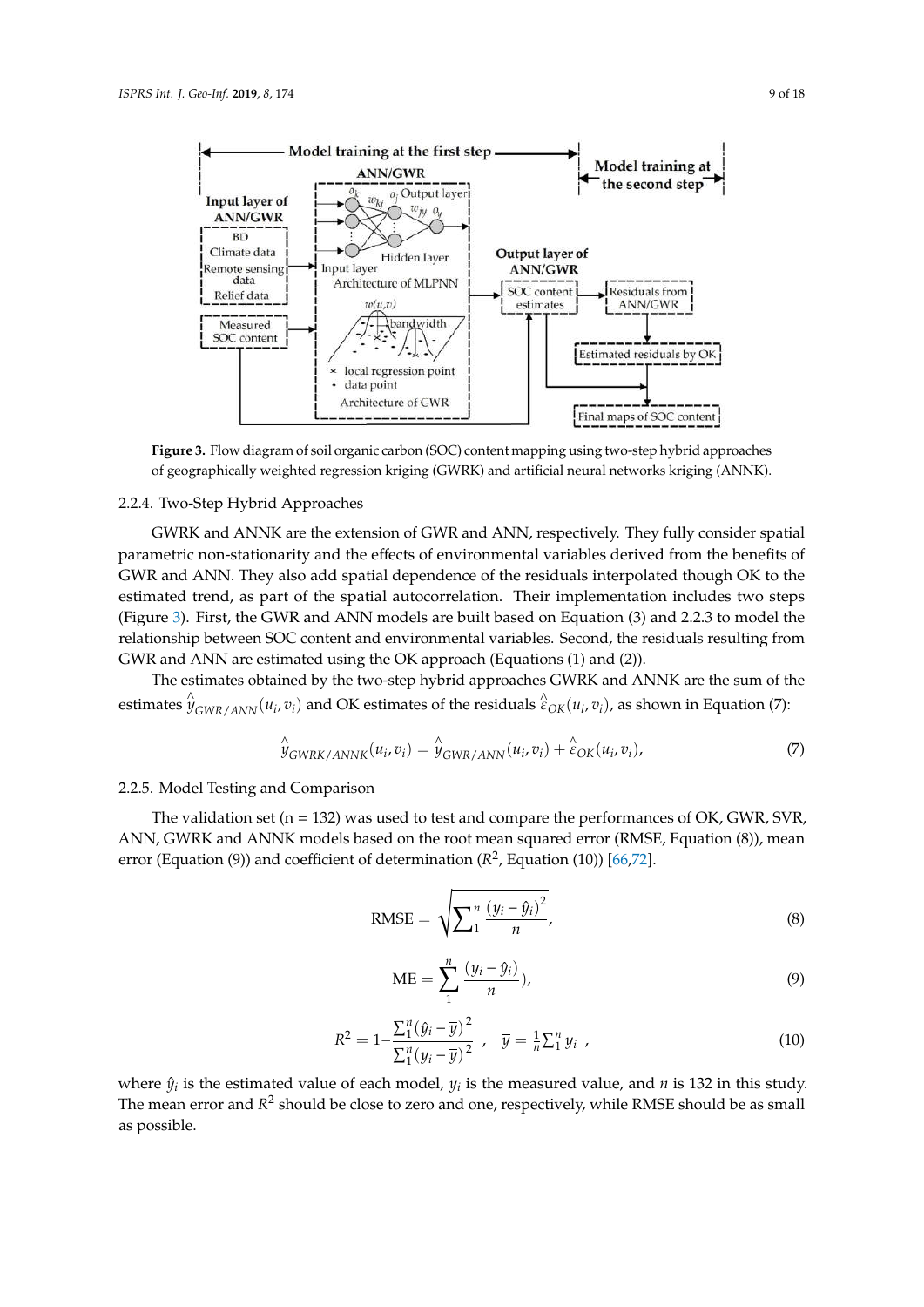#### **3. Results** *ISPRS Int. J. Geo-Inf.* **2019**, *8*, 174 10 of 18

#### 3.1. *Statistics Analysis*

The descriptive statistics values of SOC and BD were presented in Table [3.](#page-11-0) SOC content and BD ranged from 2.54 to 68.94  $g$ ⋅ $kg^{-1}$  and from 0.81 to 1.89  $g$ ⋅ $cm^{-3}$ , respectively. The coefficient of variation (CV) indicated a strong variability of SOC content  $(CV > 0.35)$  and a moderate variability of BD (0.15 < CV < 0.35), which can be attributed to random factors like environmental factors and measurement errors [\[53\]](#page-18-6).

Among 27 explanatory variables,  $C_v$  ( $r_{Cv,C}$  = -0.90, VIFs = 20.5),  $C_h$  ( $r_{Ch,C}$  = 0.87, VIFs = 28.8), M ( $r_{M,RLD} = 0.93$ , VIFs = 10.3), b4 ( $r_{b4,3} = 0.98$ , VIFs = 40.8), b6 ( $r_{b6,7} = 0.88$ , VIFs = 15.9) and b7  $(r<sub>b7,4</sub> = 0.83, VIFs = 20.6)$  were excluded from model building because their *r* and VIFs exceeded the above-mentioned threshold ( $r \ge 0.8$  and VIFs  $\ge 10$ ). It reduced the number of explanatory variables from 27 to 21.

Table 3. Descriptive statistics values of SOC and bulk density (BD) at the sampling sites.

<span id="page-11-0"></span>

| <b>Statistics</b>       | Mean  | SD <sup>1</sup> | $CV^2$ | Skewness | Kurtosis | Minimum | Maximum |
|-------------------------|-------|-----------------|--------|----------|----------|---------|---------|
| SOC $(g \cdot kg^{-1})$ | 18.41 | 9.61            | 0.52   | 1.62     | 3.61     | 2.54    | 68.94   |
| BD $(g\cdot cm^{-3})$   | 1.35  | 0.19            | 0.14   | $-0.21$  | $-0.18$  | 0.81    | 1.89    |

<sup>1</sup> SD is standard deviation; <sup>2</sup> CV represents coefficient of variation. of the statistical deviation,  $\overline{V}$  represents coefficient of variables

#### *3.2. Models Training of GWR, SVR and ANN*

*3.2. Models Training of GWR, SVR and ANN*

The weight function for GWR was an adaptive spatial kernel type to avoid border effects [\[32,](#page-17-6)[73\]](#page-19-2). The optimal bandwidth was 0.54, with the minimum value of AICc as 1886.96, and the adjusted  $\overline{R}^2$  was 0.31. For a given environmental variable, its coefficient from GWR varied across the study area. The absolute mean values of coefficients for BD (3.49), b5 (1.99),  $\alpha$  (1.50), b2 (1.35), and SOA (1.01) showed the stronger capacity of explaining the relationship with SOC than other variables, while b3 (0.16) and  $\frac{1}{2}$ H (0.20) had a relative lack of explanatory ability. The CV values showed that coefficients of T and b3  $\,$ had a strong variability, and coefficients of W, C, and TWI had moderate variabilities. The absolute mean values of coefficients for BD (3.49), b5 (1.99),  $\alpha$  (1.50),  $\alpha$  (1.50), and SOA (1.01) show

<span id="page-11-1"></span>In the SVR model, the best parameters *C* and σ obtained using the training data were 1000 and In the SVR model, the best parameters *C* and *σ* obtained using the training data were 1000 and 0.0001, respectively, with the minimum RMSE being 8.61. As for the MLPNN model, the accuracy for various numbers of nodes in the hidden layer is shown in Figure 4. The results revealed that the various numbers of nodes in the hidden layer is shown in Figure 4. [T](#page-11-1)he results revealed that the optimized MLPNN architecture with an RMSE value of 7.30 was in 21-3-1 structure, i.e., indicating optimized MLPNN architecture with an RMSE value of 7.30 was in 21-3-1 structure, i.e., indicating 21 input nodes in the input layer, three in the hidden layer with the unipolar sigmoid as the transfer 21 input nodes in the input layer, three in the hidden layer with the unipolar sigmoid as the transfer function, and one in the output layer. Using the Levenberg-Marquardt learning algorithm, the best function, and one in the output layer. Using the Levenberg-Marquardt learning algorithm, the best learning rate and training time (iterations) obtained were determined to be 0.01 and 13, respectively. learning rate and training time (iterations) obtained were determined to be 0.01 and 13, respectively.



**Figure 4.** The root mean squared error (RMSE) of a multi-layer perceptron neural network (MLPNN) **Figure 4.** The root mean squared error (RMSE) of a multi-layer perceptron neural network (MLPNN) under different node number in the hidden layer. under different node number in the hidden layer.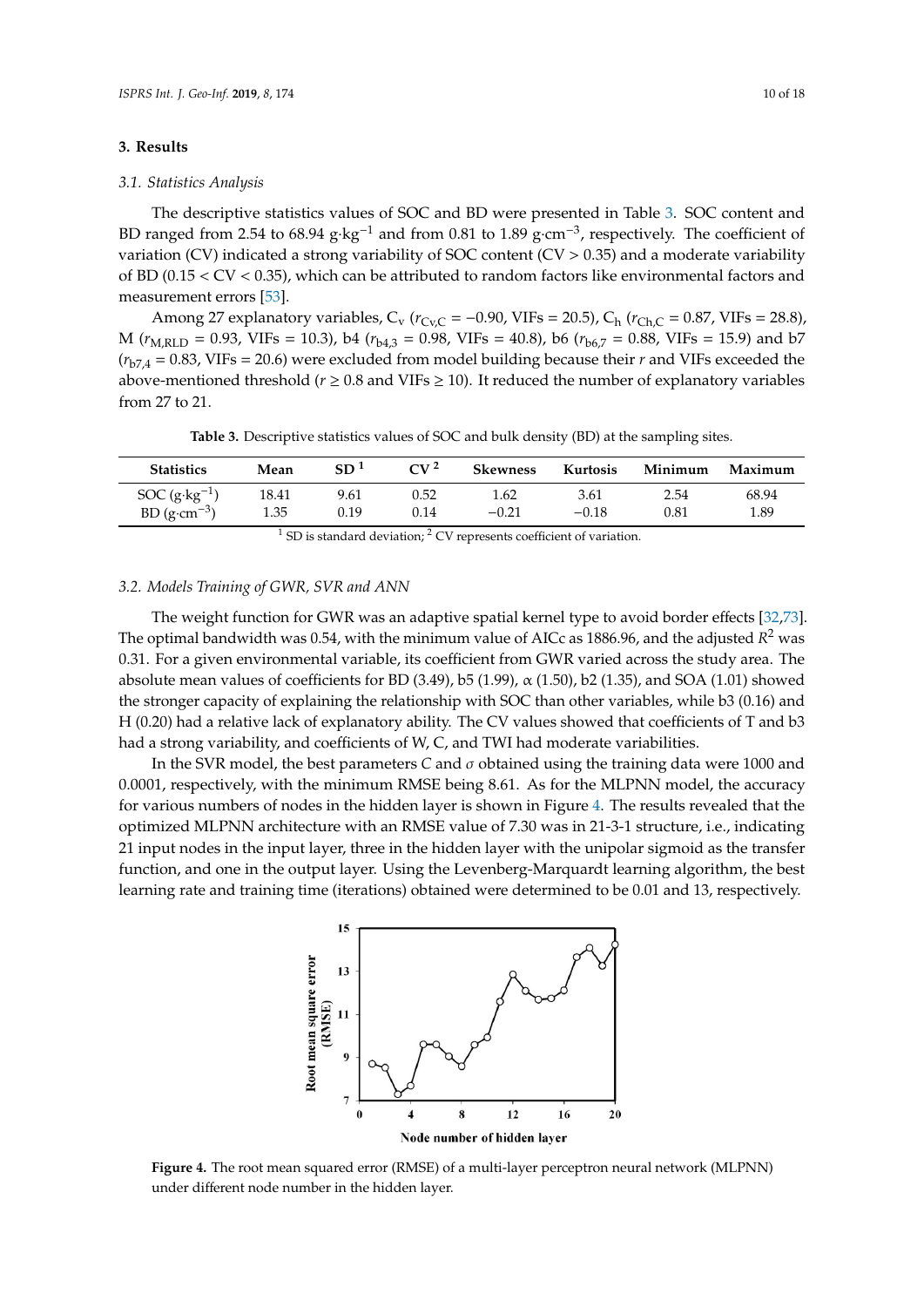The results from Kolmogorov-Smirnov test  $(K-S)$  ( $p < 0.05$ ) showed that the probability distributions for SOC of the training samples (skewness = 1.57, kurtosis = 3.56), and the residuals from GWR (skewness =  $0.84$ , kurtosis =  $2.63$ ) and ANN (skewness =  $0.90$ , kurtosis =  $1.28$ ) possessed normal distribution. The training set and residuals were directly used to calculate experimental semivariograms for OK interpolation. Table [4](#page-12-0) showed the basic information on the training samples, GWR residuals  $(R<sub>GWR</sub>)$ , and ANN residuals  $(R<sub>ANN</sub>)$  in the OK. The equivalent strong performances of semivariogram models for training samples,  $R_{\text{GWR}}$  and  $R_{\text{ANN}}$  were evident, based on the low residual sum of squares (RSS) and high  $R^2$ , and the Exponential model for  $R_{\text{ANN}}$  performed the best among the three. A greater spatial field fluctuation of training samples than  $R_{ANN}$  and  $R_{GWR}$  was explained by its highest range. The values of the nugget indicated that the stationarity assumption was more valid for  $R_{GWR}$ , than for R<sub>ANN</sub> and training samples. The highest nugget value of training samples suggested that OK was more sensitive to the sampling design for SOC content at a smaller distance. While environment variables were considered as GWR and ANN, the randomness or stochastic showed the reduction according to lower values of the nugget. The smallest nugget/sill for  $R_{ANN}$  displayed its stronger basal effect than R<sub>GWR</sub> and training samples. It also revealed that R<sub>ANN</sub> obtained the higher spatial autocorrelation and more suitability for OK than the other two. Due to the strong spatial autocorrelation and good modeling performance of  $R_{\text{GWR}}$  and  $R_{\text{ANN}}$ , GWRK and ANNK, which additionally predicted  $R_{\text{GWR}}$ and RANN by OK, were more reasonable than GWR and ANN.

<span id="page-12-0"></span>**Table 4.** Semivariogram parameters for SOC observations and the residuals of geographically weighted regression (GWR) and artificial neural network (ANN).

| Parameters $(g \cdot kg^{-1})$ | Model       | Range (km) | Nugget | Nugget/Sill | $\mathbb{R}^2$ | <b>RSS</b> |
|--------------------------------|-------------|------------|--------|-------------|----------------|------------|
| Training samples               | Exponential | 0.09       | 32.2   | 0.30        | 0.92           | 8.60       |
| $R_{\rm GWR}$                  | Spherical   | 0.04       | 18.6   | 0.26        | 0.85           | 4.03       |
| $R_{\rm ANN}$                  | Exponential | 0.05       | 23.4   | 0.23        | 0.97           | 0.99       |

Table [5](#page-12-1) presented the accuracy of different models for estimating the SOC of the validation set. The OK model resulted in a mean error of -0.71 g⋅kg<sup>-1</sup> had the highest tendency for overestimation. The ANNK model with a mean error of  $-0.38$  g⋅kg<sup>-1</sup> showed the lowest tendency for overestimation. The GWR model with a mean error of 1.63 g·kg<sup>-1</sup> was the only one for underestimation. ANNK gave rise to the lowest RMSE and closest-to-zero mean error values, as well as the highest  $R^2$  value. Hence, it was the best predictive method for estimating the SOC. Besides, the accuracy ranking of six methods from high to low was ANNK, SVR, ANN, GWRK, OK and GWR, which was consistent with the ranking of the consistency between the predicted and measured ranges.

**Table 5.** Performance evaluation of six models.

<span id="page-12-1"></span>

| <b>Evaluation Index</b>                | <b>ANNK</b> | <b>ANN</b> | <b>GWRK</b> | GWR  | <b>SVR</b> | OК      |
|----------------------------------------|-------------|------------|-------------|------|------------|---------|
| Mean error $(g \cdot kg^{-1})$         | $-0.38$     | $-0.59$    | $-0.61$     | 1.63 | $-0.53$    | $-0.71$ |
| RMSE( $g$ ·kg <sup>-1</sup> )<br>$R^2$ | 8.89        | 9.47       | 9.54        | 9.92 | 9.13       | 9.81    |
|                                        | 0.60        | 0.48       | 0.47        | 0.30 | 0.51       | 0.32    |

#### *3.4. Spatial Prediction and Mapping of SOC Content*

The spatial distribution of SOC produced by OK, GWR, SVR, ANN, GWRK and ANNK are illustrated in Figure [5.](#page-13-0) All the six maps showed that a high SOC region was on the northwest section of the study area with content values ranging from 29.29 to 70.93 g·kg−<sup>1</sup> , where urban parks and green space occupied. While low SOC regions were located near the outskirt of Shuangyang District with values ranging from 4.18 to 9.55 g·kg−<sup>1</sup> . Relatively high SOC contents were present in the northern side of Xinlicheng Reservoir, and the areas between Jingyuetan and the northwestern side of Shitoukoumen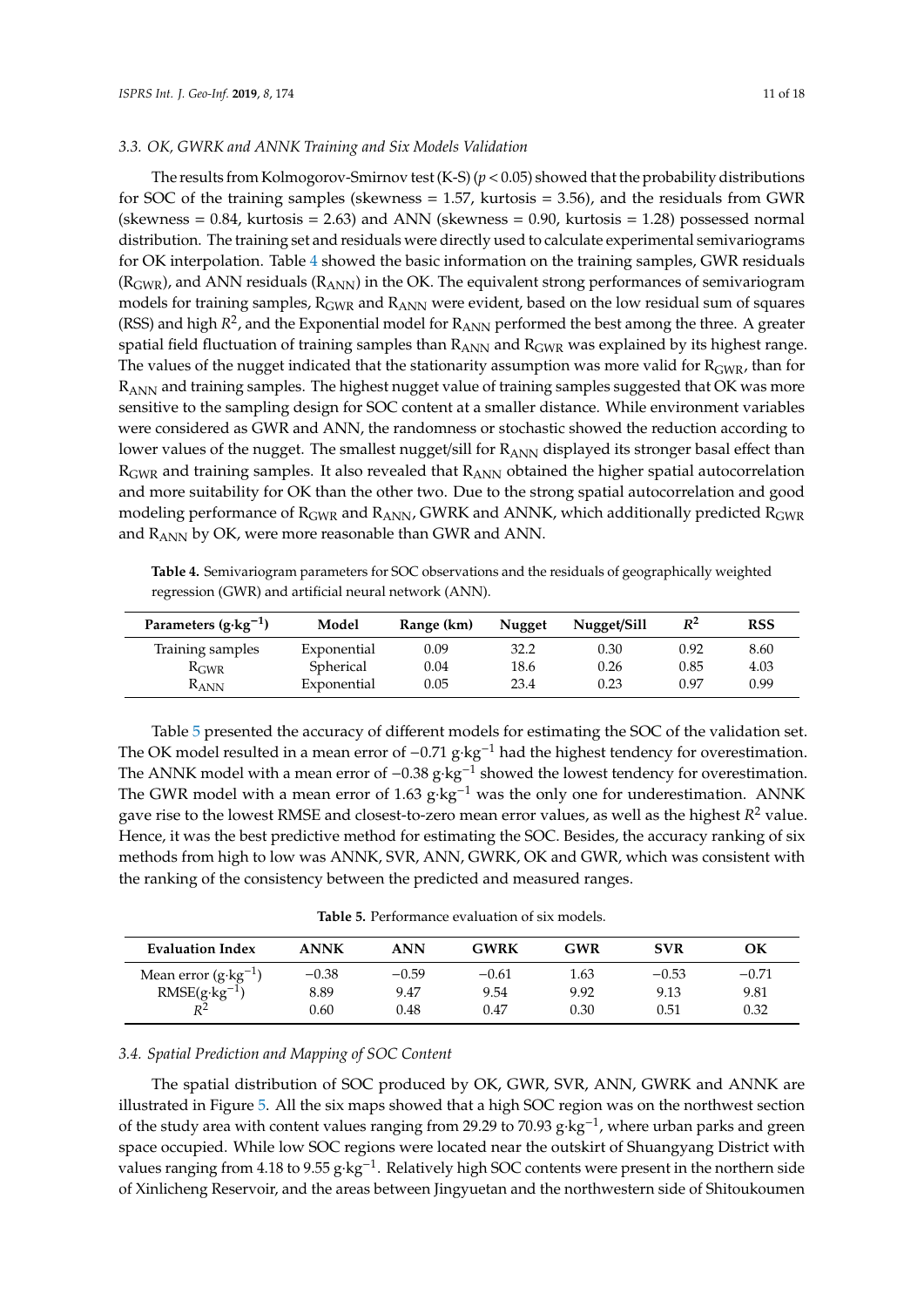Reservoir. The map resulting from GWRK was characterized by more explicit spatial variation than *ISPRS Int. J. Geo-Inf.* **2019**, *8*, 174 12 of 18 those from GWR and OK. Comparing the range of the estimated SOC content and that of measured values (2.54–68.94 g·kg<sup>-1</sup>) resulted in the following performance ranking for the six algorithms from strong to weak: ANNK, SVR, ANN, GWRK, OK and GWR.

<span id="page-13-0"></span>

© Xinlicheng Reservoir △ Jingyuetan ◊ Shitoukoumen Reservoir  $\quad \bigstar$  Changchun City ☆ Shuangyang District

Figure 5. Maps of predicted SOC content  $({\rm g}\cdot{\rm kg}^{-1})$  produced by ANNK (a), artificial neural networks (ANN) (b), GWRK (c), geographically weighted regression (GWR) (d), support vector machines for regression (SVR) (**e**) and ordinary kriging (OK) (**f**). regression (SVR) (**e**) and ordinary kriging (OK) (**f**).

## **4. Discussion 4. Discussion**

## *4.1. Comparison between Intra-Classes of Three DSM Techniques 4.1. Comparison between Intra-Classes of Three DSM Techniques*

The study suggested that, for geostatistical techniques, OK performed better than GWR. A The study suggested that, for geostatistical techniques, OK performed better than GWR. A weaker performance of GWR compared to OK in this research can be attributed to the spatial autocorrelation and local multicollinearity of environmental variables [\[74\]](#page-19-3), as VIFs can only detect the global collinearity. Specifically, the study area has fairly flat terrain, so that environmental variables, such as BD and relief grids used in this study were measured at a rather coarser resolution than the requirement for explicitly reflecting the variability of SOC content. Besides, GWR is an extension of the linear regression, so that the number of variables included could have disproportionately negatively impacted the results when the number of variables is excessive. Liu et al. (2015) implemented GWR and OK for predicting SOC stocks with terrain factors, distance factors, land cover type, and spectral indices, and they obtained more accurate estimates, as  $RMSE<sub>GWR</sub>$  was 43.4% of the mean value of SOC and  $RMSE<sub>OK</sub>$ was 34.4%, than those reported in this study [\[50\]](#page-18-4). Taking a town as the study area, they considered man-made disturbances in addition to natural factors with fairly good resolution, leading to the better fair fairly good resolution, and the better performance of  $G$ CMR on SOC mapping. However,  $\frac{1}{2}$  ,  $\frac{1}{2}$  ,  $\frac{1}{2}$  ,  $\frac{1}{2}$  ,  $\frac{1}{2}$  ,  $\frac{1}{2}$  ,  $\frac{1}{2}$  ,  $\frac{1}{2}$  ,  $\frac{1}{2}$  ,  $\frac{1}{2}$  ,  $\frac{1}{2}$  performance of GWR on SOC mapping. However, Zhang et al. (2011) applied OK and GWR onto the environmental factors of rainfall, land cover and soil type to map soil organic carbon, and the accuracy was lower than that which was obtained by this study [\[73\]](#page-19-2). Theoretically speaking, OK considers the spatial autocorrelation of the soil samplings, whereas GWR considers the spatial heterogeneity of environmental variables. In other words, it was found by this study that the validation data were closer to the measuring data in the soil sampling locations, due to a better performance of OK than GWR. Whereas, the spatial heterogeneity of environmental variables and its relationship with soil sampling were more significant and matched at the study scale of Zhang et al. (2011) based on better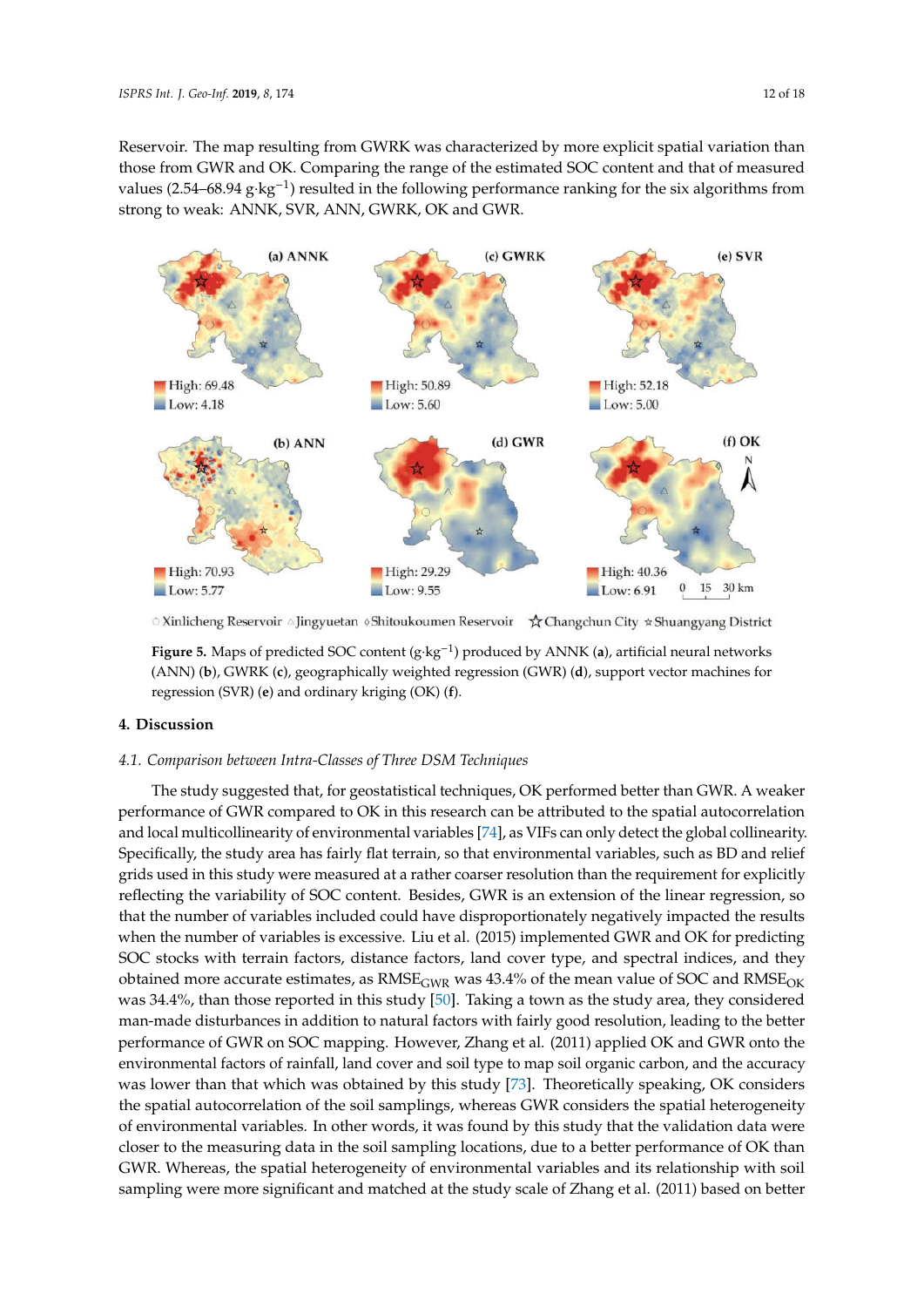performance of GWR than OK. Overall, due to the different mechanism of GWR and OK, it is suggested that both models should be calibrated, and then the best result is applied for the spatial prediction of target soil attributes.

The results for the two ML models showed that SVR performed slightly better than ANN, which was in agreement with the conclusions by Wijewardane et al. (2016), Ottoy et al. (2017) and Xu et al. (2018) [\[43,](#page-17-16)[71,](#page-19-0)[75\]](#page-19-4). It was reported by prior studies that SVR can eliminate the local minimum issue of the error function of ANN [\[76,](#page-19-5)[77\]](#page-19-6). Nevertheless, these evaluations were different from those that were obtained by Taghizadeh-Mehrjardi et al. (2016, 2017), who showed better performances of ANN than SVR for soil attributes prediction [\[78,](#page-19-7)[79\]](#page-19-8). Were et al. (2015) input nine variables of soil properties into SVR and ANN, one climate variable, land cover data, four relief factors, as well as two spectral indices to map SOC stocks, and obtained higher values of *R* 2 , but lower values of RMSE than did in this study [\[64\]](#page-18-15). This may be because of different extents of the study areas, sampling sizes, the number and quality of environmental variables used. ANN is capable of learning complex patterns in the noisy environment, but it requires representative training samples and appropriate values of network parameters [\[80,](#page-19-9)[81\]](#page-19-10). SVR is able to generalize the model well with limited training samples, but it suffers from parameter assignment issues [\[82\]](#page-19-11). Since each model has its pros and cons, studies all strongly suggested the application of both ML models, ANN and SVR, due to their close performances.

As for the hybrid approaches, ANNK outperformed GWRK for the prediction of SOC content in this study. The better performance of ANNK compared to GWRK is related to the non-linear relationship between environmental variables and SOC content. It was overcome by the ability of ANN to solve non-linear problems [\[83\]](#page-19-12). However, GWRK is much simpler to operate, and more mature for DSM applications than ANNK. Because these two approaches have not been compared in any previous research, this finding can provide a reference for mapping SOC in future.

Except that the two ML techniques had close performance, the two-step hybrid approaches performed differently, as well as the geostatistical techniques. It also indicated that choosing a suitable model at the first step is crucial for estimating the SOC via hybrid approaches.

#### *4.2. Comparison among Geostatistical, ML and Hybrid Techniques*

Comparison among three DSM techniques (Figure [5](#page-13-0) and Table [5\)](#page-12-1), showed that the geostatistical models had the lowest accuracy. The poor performance of OK was found by Mirzaee et al. (2016) when compared with ANNK [\[47\]](#page-18-1), by Emamgholizadeh et al. (2017) who showed a performance order of ANN, GWR and OK [\[84\]](#page-19-13), and by Ye et al. (2017) when compared with GWRK [\[85\]](#page-19-14). ANNK showed the highest accuracy, but GWRK performed worse than the two ML models. It showed that the spatial cross correlation between SOC content and environmental variables in this study was depicted definitely by non-linear regression like SVR and ANN, rather than GWR as a local linear regression. ML in this study, i.e., ANN and SVR have built in methods for dimension reduction, so that the number of variables and local multicollinearity of predictors influences less on ML than GWR. However, additionally considering the spatial autocorrelation of SOC residuals, ANNK apparently outperformed SVR, in spite of a close performance of ANN and SVR. Obviously, two-step hybrid approaches performed better than the corresponding one-step models, which was also revealed by comparisons made in Kumar (2015), Zeng et al. (2016) and Guo et al. (2017) about GWRK and GWR [\[48,](#page-18-2)[86,](#page-19-15)[87\]](#page-19-16), and in Dai et al. (2014) and Song et al. (2017) about ANNK and ANN [\[72](#page-19-1)[,88\]](#page-19-17). Dai et al. (2014) used ANNK and ANN for mapping soil organic matter content with auxiliary variables, including climate data, relief data and spectral indices of the remote sensing data, and obtained a higher accuracy than that of this study [\[88\]](#page-19-17). Due to the high variability of environmental variables and the fairly simple relationship between variables and the SOM content in the Tibetan Plateau, ANNK and ANN showed stronger performances than reported by this study. The relative improvement of the prediction accuracy of ANNK compared to ANN was also more obvious.

The uncertainty is a key issue for SOC mapping, based on these three DSM techniques. The processing of soil samples collection and inputs are the same for six models. While, the distribution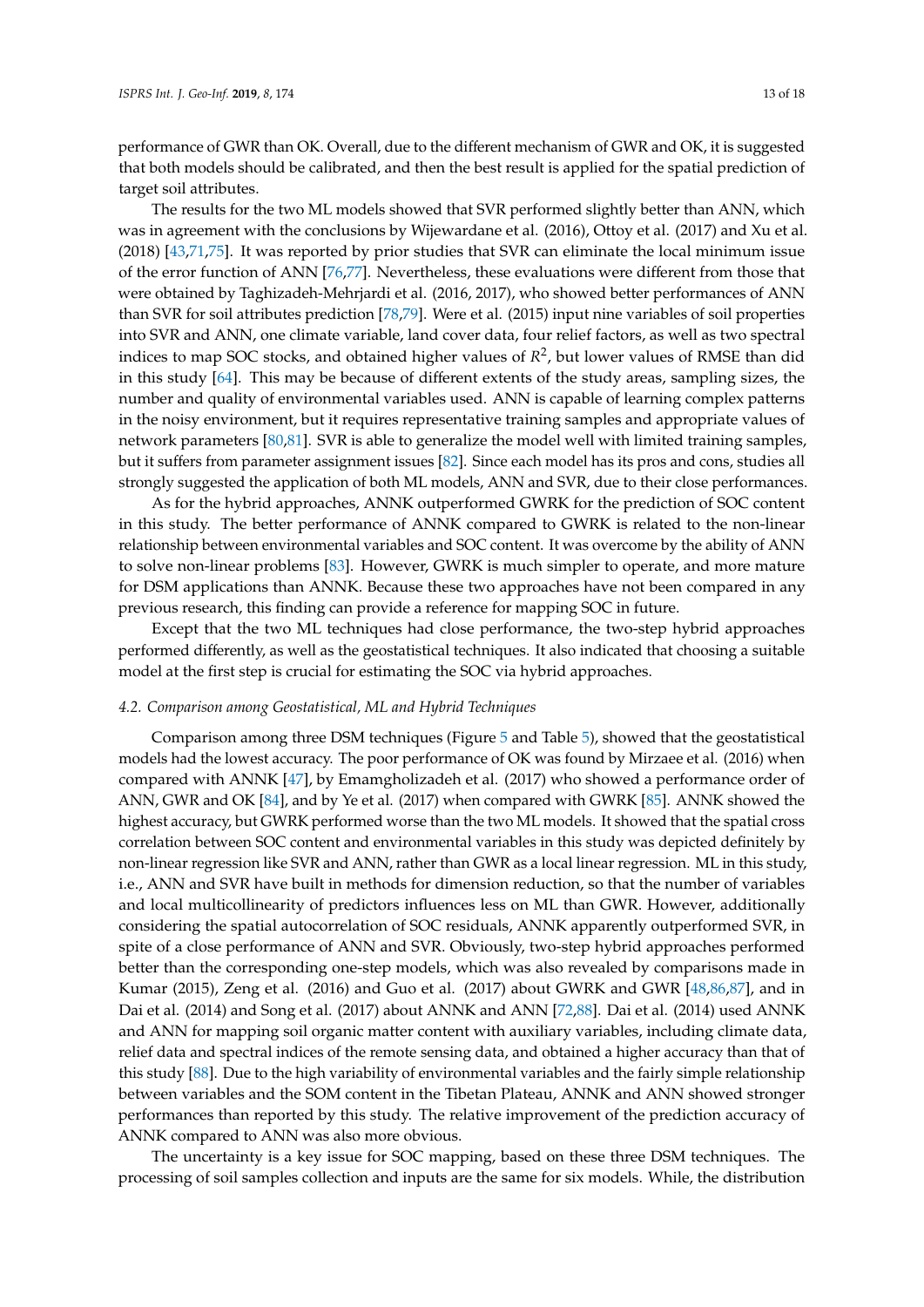and number of soil samples and predictor inputs have a greater influence on geostatistics than ML methods. It also results in the higher uncertainty of GWRK than ANNK. As for different modeling methods, two-step hybrid approaches would increase uncertainty than corresponding one-step models. However, two-step hybrid approaches greatly improved accuracy than geostatistics and ML according to reported studies and our findings as abovementioned. For a regional area like this study, the six methods cost a similar amount of time when considering a trade-off between accuracy and speed. Thus, the two-step hybrid approach resulted in better predictions and lower errors than corresponding one-step models, which were recommended for a regional SOC mapping.

#### **5. Conclusions**

To map the spatial distribution of a vital ecological indicator of soil quality, SOC content, six DSM methods were developed with soil properties, climatic data, relief factors and spectral indices being environmental variables. These methods were geostatistical (OK and GWR), ML (SVR and ANN) and two-step hybrid approaches (GWRK and ANNK). The performance ranking of six methods from high to low was ANNK, SVR, ANN, GWRK, OK and GWR based on the prediction accuracy measured by RMSE, ME, R<sup>2</sup> and the consistency with measured values. Additionally, the two-step hybrid approaches, ANNK and GWRK, gave rise to low RMSE, close-to-zero mean error and high  $R^2$  for the validation set as compared with GWR and ANN. Because of the non-linear relationship between environmental variables and SOC content, two ML methods performed better than linear models. The strong performances of the two-step hybrid approaches were attributed to their capability of explicitly addressing the spatial dependency and non-stationarity of SOC content. It led to apparent outperformances of ANNK compared to SVR, in spite of the close performance of ANN and SVR.

When considering uncertainty and efficiency, the suitable situations of these six methods on SOC mapping were also discussed. For a regional study area with high heterogeneity, such as urban and mountainous landscapes, ML and two-step approach are more suitable than geostatistics. Selection of a suitable model at the first step is crucial for two-step hybrid approaches. Limited by the number of samples, SVR performs better than ANN. Influenced by predictor inputs, GWR performs worse and has a larger uncertainty than OK. Therefore, ANNK combining ANN with OK is considered to be the most promising approach to estimating regional SOC.

**Author Contributions:** Lin Chen, Chunying Ren, and Bai Zhang designed this research. Lin Chen and Lin Li conducted field sampling, performed the experiments. Lin Chen conducted the analysis and drafted the manuscript. Lin Chen, Chunying Ren, Linfeng Li, Yeqiao Wang, Bai Zhang, and Zongming Wang revised and finalized the manuscript.

**Funding:** This study was supported by the National Natural Science Foundation of China (No. 41471148) and the Jilin Scientific and Technological Development Program (No. 20170301001NY). The principal author appreciates the scholarship provided by the China Scholarship Council (CSC) (No. 201804910492) for her training at the University of Rhode Island.

**Acknowledgments:** We appreciate the critical and constructive comments and suggestion from the reviewers that helped improve the quality of this manuscript. The authors are grateful to the colleagues who participated in the field surveys and data collection. This study was supported by the National Natural Science Foundation of China (No. 41471148) and the Jilin Scientific and Technological Development Program (No. 20170301001NY). The principal author appreciates the scholarship provided by the China Scholarship Council (CSC) (No. 201804910492) for her training at the University of Rhode Island.

**Conflicts of Interest:** The authors declare no conflict of interest.

#### **References**

- <span id="page-15-0"></span>1. Jobbágy, E.G.; Jackson, R.B. The vertical distribution of soil organic C and its relation to climate and vegetation. *Ecol. Appl.* **2000**, *10*, 423–436. [\[CrossRef\]](http://dx.doi.org/10.1890/1051-0761(2000)010[0423:TVDOSO]2.0.CO;2)
- <span id="page-15-1"></span>2. Stockmann, U.; Adams, M.A.; Crawford, J.W.; Field, D.J.; Henakaarchchi, N.; Jenkins, M.; Minasny, B.; McBratney, A.B.; de Courcelles, V.D.; Singh, K.; et al. The knowns, known unknowns and unknowns of sequestration of soil organic carbon. *Agric. Ecosyst. Environ.* **2013**, *164*, 80–99. [\[CrossRef\]](http://dx.doi.org/10.1016/j.agee.2012.10.001)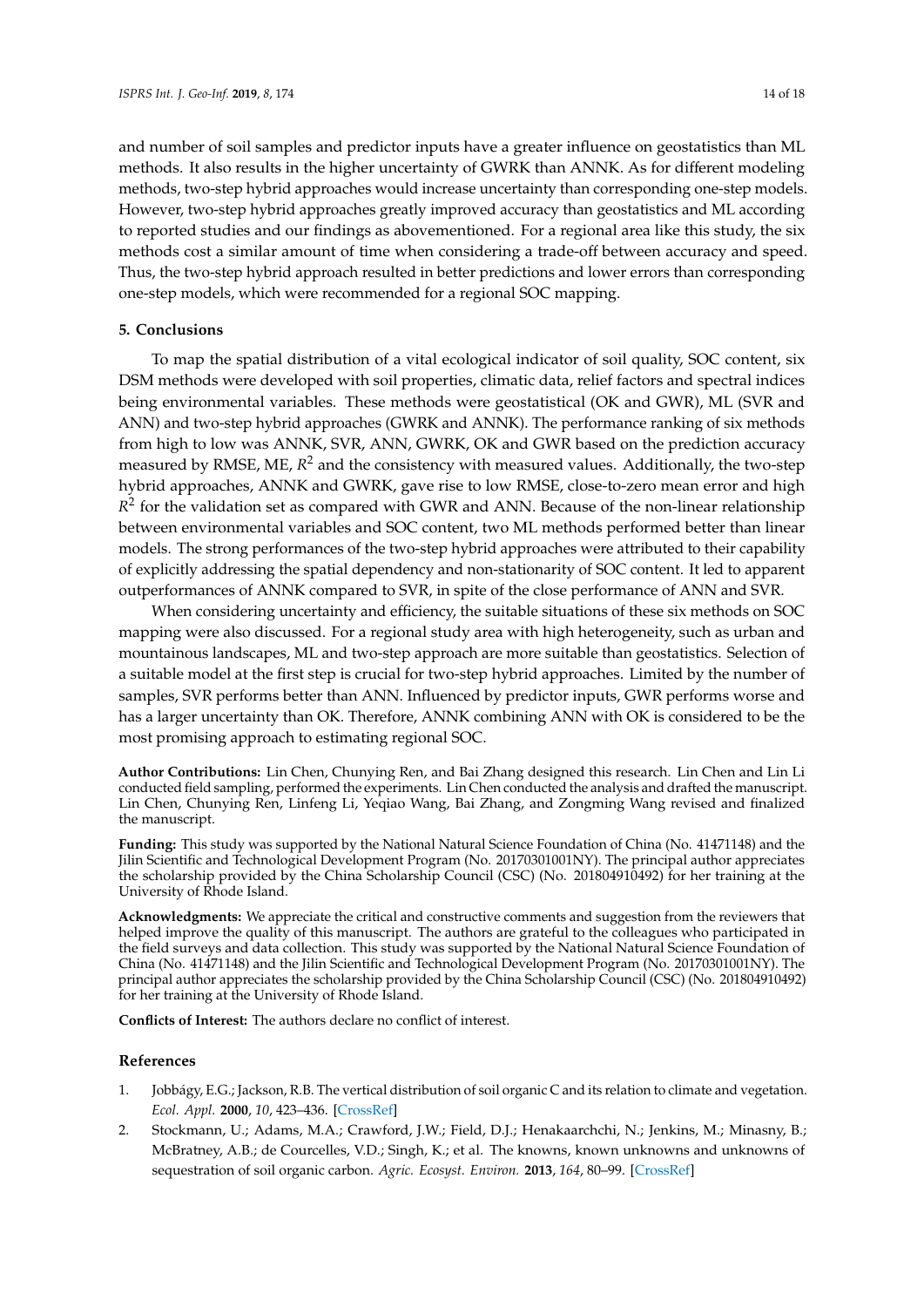- <span id="page-16-0"></span>3. Davidson, E.A.; Janssens, I.A. Temperature sensitivity of soil carbon decomposition and feedbacks to climate change. *Nature* **2006**, *440*, 165–173. [\[CrossRef\]](http://dx.doi.org/10.1038/nature04514) [\[PubMed\]](http://www.ncbi.nlm.nih.gov/pubmed/16525463)
- <span id="page-16-1"></span>4. Lal, R. Soil carbon sequestration impacts on global climate change and food security. *Science* **2004**, *304*, 1623–1627. [\[CrossRef\]](http://dx.doi.org/10.1126/science.1097396)
- <span id="page-16-2"></span>5. Smith, P.; House, J.I.; Bustamante, M.; Sobocká, J.; Harper, R.; Pan, G.; West, P.; Clark, J.; Adhya, T.; Rumpel, C. Global change pressures on soils from land use and management. *Glob. Chang. Biol.* **2015**, *22*, 1008–1028. [\[CrossRef\]](http://dx.doi.org/10.1111/gcb.13068)
- <span id="page-16-3"></span>6. Wiesmeier, M.; Munro, S.; Barthold, F.; Steffens, M.; Schad, P.; Kögel-Knabner, I. Carbon storage capacity of semi-arid grassland soils and sequestration potentials in northern China. *Glob. Chang. Biol.* **2015**, *21*, 3836–3845. [\[CrossRef\]](http://dx.doi.org/10.1111/gcb.12957) [\[PubMed\]](http://www.ncbi.nlm.nih.gov/pubmed/25916410)
- <span id="page-16-4"></span>7. Zhang, X.; Xu, X.; Liu, Y.; Wang, J.; Xiong, Z. Global warming potential and greenhouse gas intensity in rice agriculture driven by high yields and nitrogen use efficiency. *Biogeosciences* **2016**, *13*, 2701–2714. [\[CrossRef\]](http://dx.doi.org/10.5194/bg-13-2701-2016)
- <span id="page-16-5"></span>8. Tiessen, H.; Cuevas, E.; Chacon, P. The role of soil organic matter in sustaining soil fertility. *Nature* **1994**, *371*, 783–785. [\[CrossRef\]](http://dx.doi.org/10.1038/371783a0)
- <span id="page-16-6"></span>9. Milne, E.; Adamat, R.A.; Batjes, N.H.; Bernoux, M.; Bhattacharyya, T.; Cerri, C.C.; Cerri, C.E.P.; Coleman, K.; Easter, M.; Falloon, P. National and sub-national assessments of soil organic carbon stocks and changes: The GEFSOC modelling system. *Agric. Ecosyst. Environ.* **2007**, *122*, 3–12. [\[CrossRef\]](http://dx.doi.org/10.1016/j.agee.2007.01.002)
- <span id="page-16-7"></span>10. Zhang, H.; Wu, P.B.; Yin, A.J.; Yang, X.H.; Zhang, M.; Gao, C. Prediction of soil organic carbon in an intensively managed reclamation zone of eastern China: A comparison of multiple linear regressions and the random forest model. *Sci. Total Environ.* **2017**, *592*, 704–713. [\[CrossRef\]](http://dx.doi.org/10.1016/j.scitotenv.2017.02.146) [\[PubMed\]](http://www.ncbi.nlm.nih.gov/pubmed/28341467)
- <span id="page-16-8"></span>11. McBratney, A.B.; Santos, M.L.M.; Minasny, B. On digital soil mapping. *Geoderma* **2003**, *117*, 3–52. [\[CrossRef\]](http://dx.doi.org/10.1016/S0016-7061(03)00223-4)
- <span id="page-16-9"></span>12. Cambardella, C.; Moorman, T.; Parkin, T.; Karlen, D.; Novak, J.; Turco, R.; Konopka, A. Field-scale variability of soil properties in central Iowa soils. *Soil Sci. Soc. Am. J.* **1994**, *58*, 1501–1511. [\[CrossRef\]](http://dx.doi.org/10.2136/sssaj1994.03615995005800050033x)
- <span id="page-16-10"></span>13. Liu, D.; Wang, Z.; Zhang, B.; Song, K.; Li, X.; Li, J.; Li, F.; Duan, H. Spatial distribution of soil organic carbon and analysis of related factors in croplands of the black soil region, Northeast China. *Agric. Ecosyst. Environ.* **2006**, *113*, 73–81. [\[CrossRef\]](http://dx.doi.org/10.1016/j.agee.2005.09.006)
- <span id="page-16-11"></span>14. Zhang, S.; Zhang, X.; Huffman, T.; Liu, X.; Yang, J. Influence of topography and land management on soil nutrients variability in Northeast China. *Nutr. Cycl. Agroecosyst.* **2011**, *89*, 427–438. [\[CrossRef\]](http://dx.doi.org/10.1007/s10705-010-9406-0)
- <span id="page-16-12"></span>15. Umali, B.P.; Oliver, D.P.; Forrester, S.; Chittleborough, D.J.; Hutson, J.L.; Kookana, R.S.; Ostendorf, B. The effect of terrain and management on the spatial variability of soil properties in an apple orchard. *Catena* **2012**, *93*, 38–48. [\[CrossRef\]](http://dx.doi.org/10.1016/j.catena.2012.01.010)
- <span id="page-16-13"></span>16. Song, C.; Wang, E.; Han, X.; Stirzaker, R. Crop production, soil carbon and nutrient balances as affected by fertilisation in a Mollisol agroecosystem. *Nutr. Cycl. Agroecosyst.* **2011**, *89*, 363–374. [\[CrossRef\]](http://dx.doi.org/10.1007/s10705-010-9401-5)
- <span id="page-16-14"></span>17. Ou, Y.; Rousseau, A.N.; Wang, L.X.; Yan, B.X. Spatio-temporal patterns of soil organic carbon and pH in relation to environmental factors-A case study of the Black Soil Region of Northeastern China. *Agric. Ecosyst. Environ.* **2017**, *245*, 22–31. [\[CrossRef\]](http://dx.doi.org/10.1016/j.agee.2017.05.003)
- <span id="page-16-15"></span>18. Kumar, S.; Lal, R. Mapping the organic carbon stocks of surface soils using local spatial interpolator. *J. Environ. Monit.* **2011**, *13*, 3128–3135. [\[CrossRef\]](http://dx.doi.org/10.1039/c1em10520e) [\[PubMed\]](http://www.ncbi.nlm.nih.gov/pubmed/22009220)
- <span id="page-16-16"></span>19. Burrough, P.A.; McDonnell, R.A. *Principles of Geographical Information Systems*; Oxford University Press: New York, NY, USA, 1998.
- <span id="page-16-17"></span>20. Meersmans, J.; de Ridder, F.; Canters, F.; de Baets, S.; van Molle, M. A multiple regression approach to assess the spatial distribution of soil organic carbon (SOC) at the regional scale (Flanders, Belgium). *Geoderma* **2008**, *143*, 1–13. [\[CrossRef\]](http://dx.doi.org/10.1016/j.geoderma.2007.08.025)
- <span id="page-16-18"></span>21. Amare, T.; Hergarten, C.; Hurni, H.; Wolfgramm, B.; Yitaferu, B.; Selassie, Y.G. Prediction of soil organic carbon for Ethiopian highlands using soil spectroscopy. *ISRN Soil Sci.* **2013**, *2013*, 720589. [\[CrossRef\]](http://dx.doi.org/10.1155/2013/720589)
- <span id="page-16-19"></span>22. Yang, Y.; Fang, J.; Tang, Y.; Ji, C.; Zheng, C.; He, J.; Zhu, B. Storage, patterns and controls of soil organic carbon in the Tibetan grasslands. *Glob. Chang. Biol.* **2008**, *14*, 1592–1599. [\[CrossRef\]](http://dx.doi.org/10.1111/j.1365-2486.2008.01591.x)
- <span id="page-16-20"></span>23. Doetterl, S.; Stevens, A.; van Oost, K.; Quine, T.A.; van Wesemael, B. Spatially explicit regional scale prediction of soil organic carbon stocks in cropland using environmental variables and mixed model approaches. *Geoderma* **2013**, *204–205*, 31–42. [\[CrossRef\]](http://dx.doi.org/10.1016/j.geoderma.2013.04.007)
- <span id="page-16-21"></span>24. Lian, G.; Guo, X.D.; Fu, B.J.; Hu, C.X. Prediction of the spatial distribution of soil properties based on environmental correlation and geostatistics. *Trans. Chin. Soc. Agric. Eng.* **2009**, *25*, 112–122.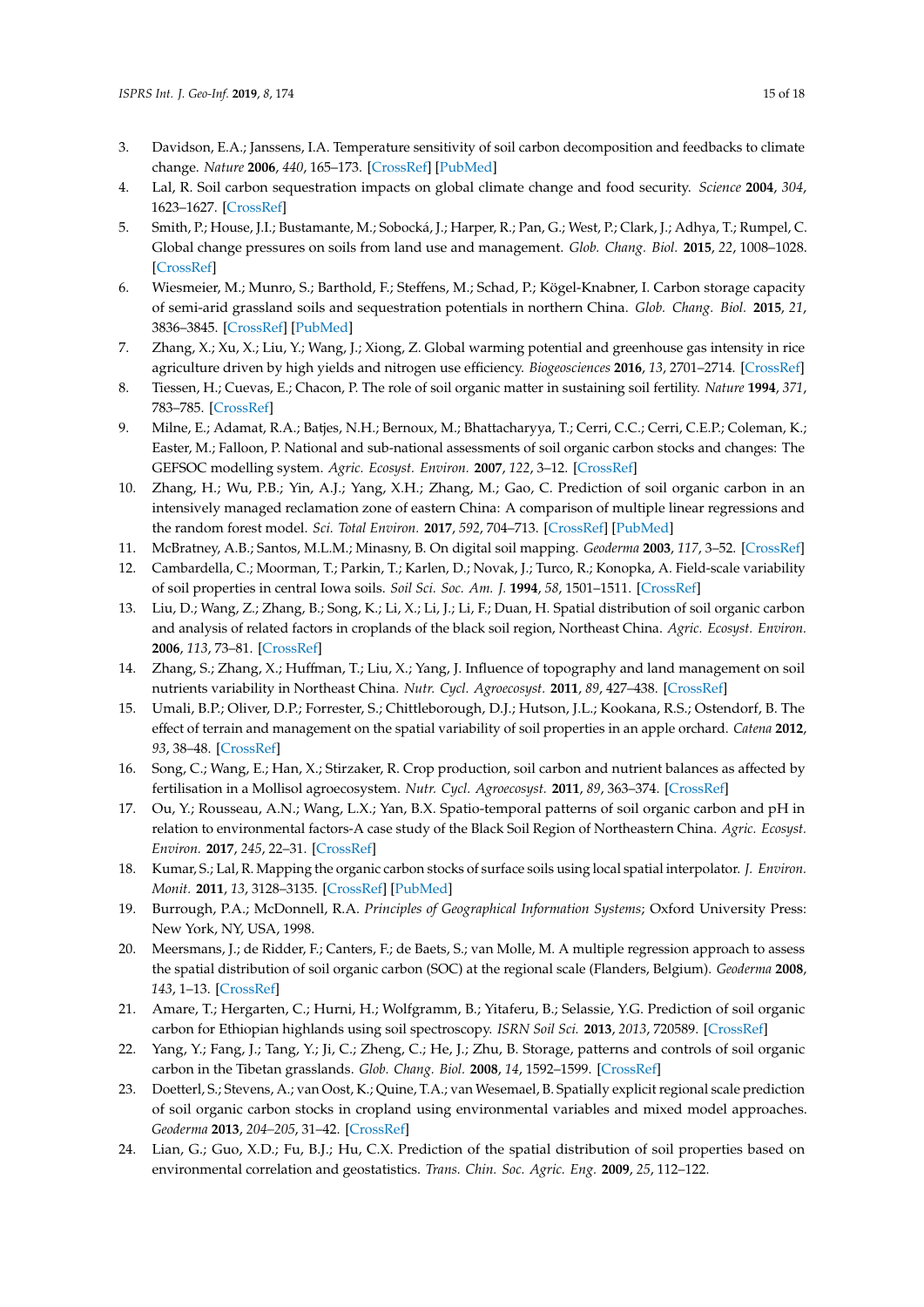- <span id="page-17-0"></span>25. Brunsdon, C.; Fotheringham, A.S.; Charlton, M.E. Geographically weighted regression: A method for exploring spatial nonstationarity. *Geogr. Anal.* **1996**, *28*, 281–298. [\[CrossRef\]](http://dx.doi.org/10.1111/j.1538-4632.1996.tb00936.x)
- <span id="page-17-1"></span>26. Webster, R.; Oliver, M. *Geostatistics for Environmental Scientists*; John Wiley & Sons: Chichester, UK, 2001.
- <span id="page-17-2"></span>27. Elbasiouny, H.; Abowaly, M.; Alkheir, A.A.; Gad, A.A. Spatial variation of soil carbon and nitrogen pools by using ordinary Kriging method in an area of north Nile Delta, Egypt. *Catena* **2014**, *113*, 70–78. [\[CrossRef\]](http://dx.doi.org/10.1016/j.catena.2013.09.008)
- 28. Oliver, M.A.; Webster, R. A tutorial guide to geostatistics: Computing and modelling variograms and kriging. *Catena* **2014**, *113*, 56–59. [\[CrossRef\]](http://dx.doi.org/10.1016/j.catena.2013.09.006)
- <span id="page-17-3"></span>29. Pająk, M.; Halecki, W.; Gąsiorek, M. Accumulative response of Scots pine (*Pinus sylvestris* L.) and silver birch (*Betula pendula Roth*) to heavy metals enhanced by Pb-Zn ore mining and processing plants: Explicitly spatial considerations of ordinary kriging based on a GIS approach. *Chemosphere* **2017**, *168*, 851–859. [\[CrossRef\]](http://dx.doi.org/10.1016/j.chemosphere.2016.10.125) [\[PubMed\]](http://www.ncbi.nlm.nih.gov/pubmed/27836278)
- <span id="page-17-4"></span>30. Mishra, U.; Lal, R.; Slater, B.; Calhoun, F.; Liu, D.; Van Meirvenne, M. Predicting soil organic carbon stock using profile depth distribution functions and ordinary kriging. *Soil Sci. Soc. Am. J.* **2009**, *73*, 614–621. [\[CrossRef\]](http://dx.doi.org/10.2136/sssaj2007.0410)
- <span id="page-17-5"></span>31. Eldeiry, A.A.; Garcia, L.A. Comparison of ordinary kriging, regression kriging, and cokriging techniques to estimate soil salinity using Landsat images. *J. Irrig. Drain. Eng.* **2010**, *136*, 355–364. [\[CrossRef\]](http://dx.doi.org/10.1061/(ASCE)IR.1943-4774.0000208)
- <span id="page-17-6"></span>32. Fotheringham, A.S.; Brunsdon, C.; Charlton, M.E. *Geographically Weighted Regression: The Analysis of Spatially Varying Relationships*; Wiley: Chichester, UK, 2002.
- <span id="page-17-7"></span>33. Scull, P. A top-down approach to the state factor paradigm for use in macroscale soil analysis. *Ann. Assoc. Am. Geogr.* **2010**, *100*, 1–12. [\[CrossRef\]](http://dx.doi.org/10.1080/00045600903362279)
- <span id="page-17-8"></span>34. Harris, P.; Fotheringham, A.; Crespo, R.; Charlton, M. The use of geographically weighted regression for spatial prediction: An evaluation of models using simulated data sets. *Math. Geosci.* **2010**, *42*, 657–680. [\[CrossRef\]](http://dx.doi.org/10.1007/s11004-010-9284-7)
- <span id="page-17-9"></span>35. Drake, J.M.; Randin, C.; Guisan, A. Modelling ecological niches with support vector machines. *J. Appl. Ecol.* **2006**, *43*, 424–432. [\[CrossRef\]](http://dx.doi.org/10.1111/j.1365-2664.2006.01141.x)
- <span id="page-17-10"></span>36. Gautam, R.; Panigrahi, S.; Franzen, D.; Sims, A. Residual soil nitrate prediction from imagery and non-imagery information using neural network technique. *Biosyst. Eng.* **2011**, *110*, 20–28. [\[CrossRef\]](http://dx.doi.org/10.1016/j.biosystemseng.2011.06.002)
- <span id="page-17-11"></span>37. Khlosi, M.; Alhamdoosh, M.; Doualk, A.; Gabriels, D.; Cornelis, W.M. Enhanced pedotransfer functions with support vector machines to predict water retention of calcareous soil. *Eur. J. Soil Sci.* **2016**, *67*, 276–284. [\[CrossRef\]](http://dx.doi.org/10.1111/ejss.12345)
- 38. Nguyen, P.M.; Haghverdi, A.; Pue, J.D.; Botula, Y.D.; Le, K.V.; Waegeman, W.; Cornelis, W.M. Comparison of statistical regression and data-mining techniques in estimating soil water retention of tropical delta soils. *Biosyst. Eng.* **2017**, *153*, 12–27. [\[CrossRef\]](http://dx.doi.org/10.1016/j.biosystemseng.2016.10.013)
- <span id="page-17-12"></span>39. Krishna, G.; Sahoo, R.N.; Singh, P.; Bajpai, V.; Patra, H.; Kumar, S.; Dandapani, R.; Gupta, V.K.; Viswanathan, C.; Ahmad, T.; et al. Comparison of various modelling approaches for water deficit stress monitoring in rice crop through hyperspectral remote sensing. *Agric. Water Manag.* **2019**, *213*, 231–244. [\[CrossRef\]](http://dx.doi.org/10.1016/j.agwat.2018.08.029)
- <span id="page-17-13"></span>40. Gunn, S.R. *Support Vector Machines for Classification and Regression*; University of Southampton: Southampton, UK, 1998.
- <span id="page-17-14"></span>41. Haykin, S. *Neural Networks: A Comprehensive Foundation*; Prentice Hall PTR: Upper Saddle River, NJ, USA, 1998.
- <span id="page-17-15"></span>42. Li, Y.F.; Liang, S.; Zhao, Y.Y.; Li, W.B.; Wang, Y.J. Machine learning for the prediction of *L. chinensis* carbon, nitrogen and phosphorus contents and understanding of mechanisms underlying grassland degradation. *J. Environ. Manag.* **2017**, *192*, 116–123. [\[CrossRef\]](http://dx.doi.org/10.1016/j.jenvman.2017.01.047)
- <span id="page-17-16"></span>43. Xu, S.X.; Zhao, Y.C.; Wang, M.Y.; Shi, X.Z. Comparison of multivariate methods for estimating selected soil properties from intact soil cores of paddy fields by Vis-NIR spectroscopy. *Geoderma* **2018**, *310*, 29–43. [\[CrossRef\]](http://dx.doi.org/10.1016/j.geoderma.2017.09.013)
- <span id="page-17-17"></span>44. Garcia, M.; Saatchi, S.; Ustin, S.; Balzter, H. Modelling forest canopy height by integrating airborne LiDAR samples with satellite Radar and multispectral imagery. *Int. J. Appl. Earth Obs. Geoinf.* **2018**, *66*, 159–173. [\[CrossRef\]](http://dx.doi.org/10.1016/j.jag.2017.11.017)
- <span id="page-17-18"></span>45. Takata, Y.; Funakawa, S.; Akshalov, K.; Ishida, N.; Kosaki, T. Spatial prediction of soil organic matter in northern Kazakhstan based on topographic and vegetation information. *Soil Sci. Plant Nutr.* **2007**, *53*, 289–299. [\[CrossRef\]](http://dx.doi.org/10.1111/j.1747-0765.2007.00142.x)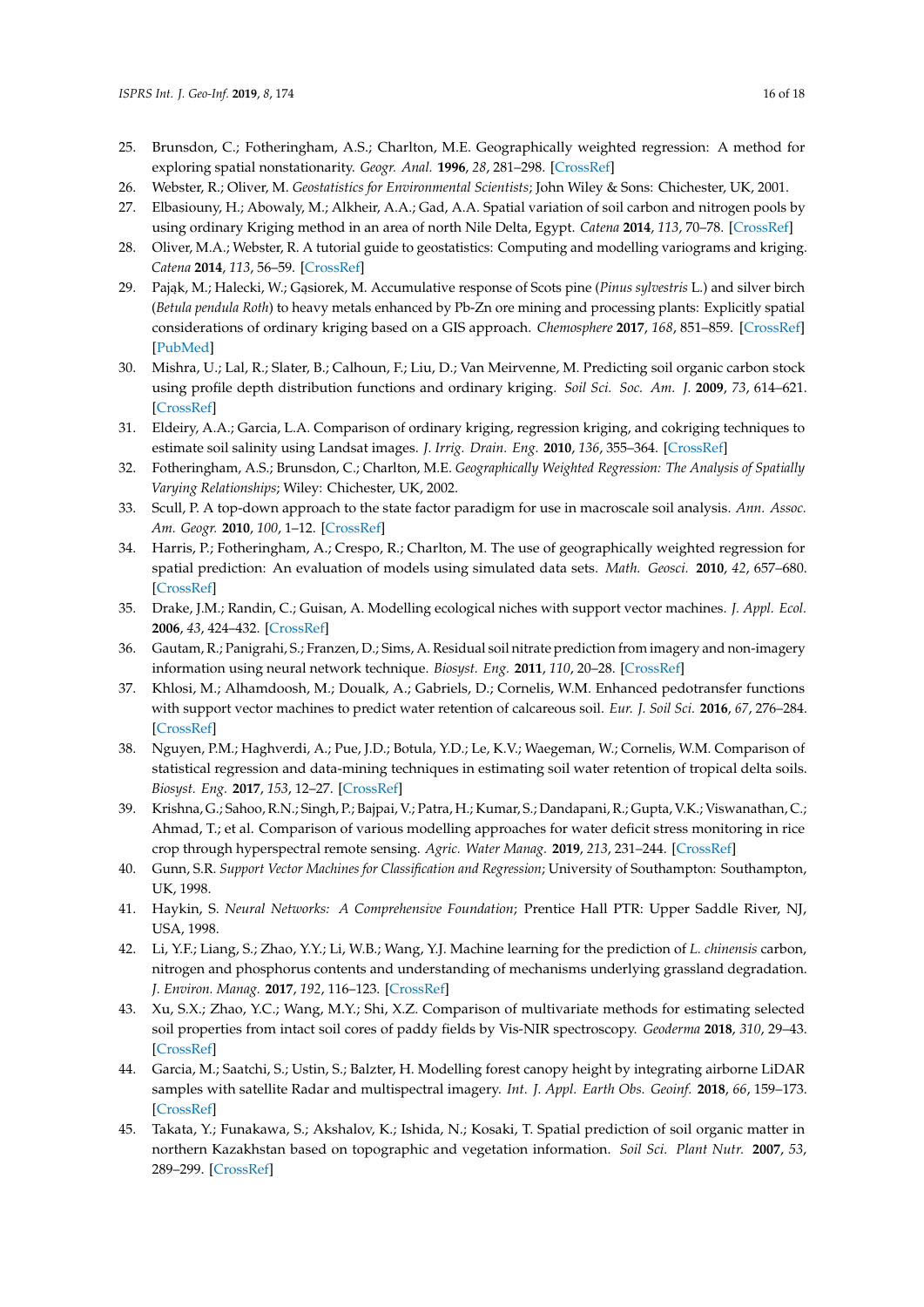- <span id="page-18-0"></span>46. Kumar, S.; Lal, R.; Liu, D. A geographically weighted regression kriging approach for mapping soil organic carbon stock. *Geoderma* **2012**, *189*, 627–634. [\[CrossRef\]](http://dx.doi.org/10.1016/j.geoderma.2012.05.022)
- <span id="page-18-1"></span>47. Mirzaee, S.; Ghorbani-Dashtaki, S.; Mohammadi, J.; Asadi, H.; Asadzadeh, F. Spatial variability of soil organic matter using remote sensing data. *Catena* **2016**, *145*, 118–127. [\[CrossRef\]](http://dx.doi.org/10.1016/j.catena.2016.05.023)
- <span id="page-18-2"></span>48. Guo, L.; Zhao, C.; Zhang, H.T.; Chen, Y.Y.; Linderman, M.; Zhang, Q.; Liu, Y.L. Comparisons of spatial and non-spatial models for predicting soil carbon content based on visible and near-infrared spectral technology. *Geoderma* **2017**, *285*, 280–292. [\[CrossRef\]](http://dx.doi.org/10.1016/j.geoderma.2016.10.010)
- <span id="page-18-3"></span>49. Karunaratne, S.B.; Bishop, T.F.A.; Baldock, J.A.; Odeh, I.O.A. Catchment scale mapping of measureable soil organic carbon fractions. *Geoderma* **2014**, *219–220*, 14–23. [\[CrossRef\]](http://dx.doi.org/10.1016/j.geoderma.2013.12.005)
- <span id="page-18-4"></span>50. Liu, Y.L.; Guo, L.; Jiang, Q.H.; Zhang, H.T.; Chen, Y.Y. Comparing geospatial techniques to predict SOC stocks. *Soil Tillage Res.* **2015**, *148*, 46–58. [\[CrossRef\]](http://dx.doi.org/10.1016/j.still.2014.12.002)
- 51. Akpa, S.I.C.; Odeh, I.O.A.; Bishop, T.F.A.; Hartemink, A.E.; Amapu, I.Y. Total soil organic carbon and carbon sequestration potential in Nigeria. *Geoderma* **2016**, *271*, 202–215. [\[CrossRef\]](http://dx.doi.org/10.1016/j.geoderma.2016.02.021)
- <span id="page-18-5"></span>52. Keskin, H.; Grunwald, S.; Harris, W.G. Digital mapping of soil carbon fractions with machine learning. *Geoderma* **2019**, *339*, 40–58. [\[CrossRef\]](http://dx.doi.org/10.1016/j.geoderma.2018.12.037)
- <span id="page-18-6"></span>53. Wilding, L.G. *Spatial Variability: Its Documentation, Accommodation and Implication to Soil Surveys*; Soil Spatial Variability: Wageningen, The Netherlands, 1985.
- <span id="page-18-7"></span>54. Blake, G.R. *Bulk Density*; American Society of Agronomy: Madison, WI, USA, 1965.
- <span id="page-18-8"></span>55. Nelson, D.W.; Sommers, L.E. *Total Carbon, Organic Carbon and Organic Matter*; American Society of Agronomy: Madison, WI, USA, 1982.
- <span id="page-18-9"></span>56. Li, J.W.; Richter, D.D.; Mendoza, A.; Heine, P. Effects of land-use history on soil spatial heterogeneity of macro- and trace elements in the Southern Piedmont USA. *Geoderma* **2010**, *156*, 60–73. [\[CrossRef\]](http://dx.doi.org/10.1016/j.geoderma.2010.01.008)
- 57. Wu, Q.; Li, Q.L.; Gao, J.B.; Lin, Q.Y.; Xu, Q.Y.; Groffman, P.M.; Yu, S. Non-algorithmically integrating land use yype with spatial interpolation of surface soil nutrients in an urbanizing watershed. *Pedosphere* **2017**, *27*, 147–154. [\[CrossRef\]](http://dx.doi.org/10.1016/S1002-0160(15)60101-1)
- <span id="page-18-10"></span>58. Barrios, A.; Trincado, G.; Garreaud, R. Alternative approaches for estimating missing climate data: Application to monthly precipitation records in South-Central Chile. *For. Ecosyst.* **2018**, *5*, 28. [\[CrossRef\]](http://dx.doi.org/10.1186/s40663-018-0147-x)
- <span id="page-18-11"></span>59. Ma, C.Y.; Wang, J.L.; Chen, Z.; Chen, Z.F.; Liu, Z.D.; Huang, X.Q. An assessment of surface soil moisture based on in situ observations and Landsat 8 remote sensing data. *Fresenius Environ. Bull.* **2017**, *26*, 6848–6856.
- <span id="page-18-12"></span>60. Wilson, J.P.; Gallant, J.C. *Terrain Analysis: Principles and Applications*; John Wiley & Sons: New York, NY, USA, 2000.
- 61. Zhang, S.M.; Wang, Z.M.; Zhang, B.; Song, K.S.; Liu, D.W.; Li, F.; Ren, C.Y.; Huang, J.; Zhang, H.L. Prediction of spatial distribution of soil nutrients using terrain attributes and remote sensing data. *Trans. Chin. Soc. Agric. Eng.* **2010**, *25*, 188–194.
- <span id="page-18-13"></span>62. Tang, G.A.; Yang, X. *ArcGIS Experimental Course for Spatial Analysis*; Science Press: Beijing, China, 2013.
- <span id="page-18-14"></span>63. O'brien, R.M. A caution regarding rules of thumb for variance inflation factors. *Qual. Quant.* **2007**, *41*, 673–690. [\[CrossRef\]](http://dx.doi.org/10.1007/s11135-006-9018-6)
- <span id="page-18-15"></span>64. Were, K.; Bui, D.T.; Dick, Ø.B.; Singh, B.R. A comparative assessment of support vector regression, artificial neural networks, and random forests for predicting and mapping soil organic carbon stocks across an Afromontane landscape. *Ecol. Indic.* **2015**, *52*, 394–403. [\[CrossRef\]](http://dx.doi.org/10.1016/j.ecolind.2014.12.028)
- <span id="page-18-16"></span>65. Cheadle, C.; Vawter, M.P.; Freed, W.J.; Becker, K.G. Analysis of microarray data using Z score transformation. *J. Mol. Diagn.* **2003**, *5*, 73–81. [\[CrossRef\]](http://dx.doi.org/10.1016/S1525-1578(10)60455-2)
- <span id="page-18-17"></span>66. Isaaks, E.H.; Srivastava, R.M. *An Introduction to Applied Geostatistics*; Oxford University Press: Oxford, UK, 1989.
- <span id="page-18-18"></span>67. Nakaya, T.; Charlton, M.; Lewis, P.; Brunsdon, C.; Yao, J.; Fotheringham, S. *GWR4 User Manual, Windows Application for Geographically Weighted Regression Modelling*; Ritsumeikan University: Kyoto, Japan, 2014.
- <span id="page-18-19"></span>68. Vapnik, V.N. *The Nature of Statistical Learning Theory*; Springer: New York, NY, USA, 2000.
- <span id="page-18-20"></span>69. Platt, J. *Fast Training of Support Vector Machines Using Sequential Minimal Optimization*; MIT Press: Cambridge, MA, USA, 1999.
- <span id="page-18-21"></span>70. Lee, S.; Evangelista, D.G. Earthquake-induced landslide susceptibility mapping using an artificial neural network. *Nat. Hazards Earth Syst. Sci.* **2006**, *6*, 687–695. [\[CrossRef\]](http://dx.doi.org/10.5194/nhess-6-687-2006)